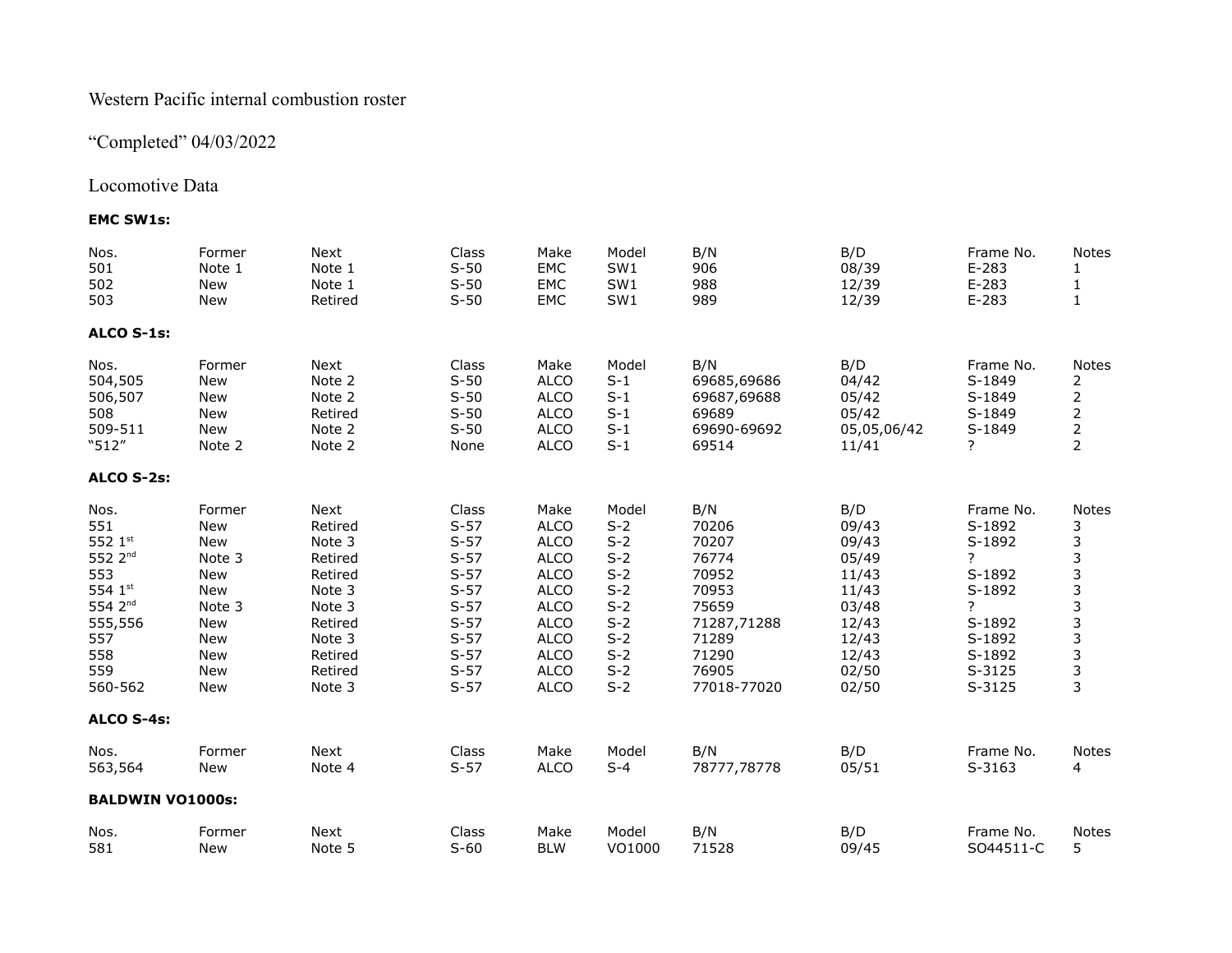| 582<br>583,584<br>585                                             | <b>New</b><br><b>New</b><br><b>New</b>                                              | Retired<br>Note 5<br>Retired                                                                                 | $S-60$<br>$S-60$<br>$S-60$                                                                                            | <b>BLW</b><br><b>BLW</b><br><b>BLW</b>                                     | VO1000<br>VO1000<br>VO1000                                                                      | 71529<br>71542,71543<br>71544                                                        | 09/45<br>10/45<br>09/45                                                  | SO44511-C<br>SO44511-C<br>SO44511-C                                                         | 5<br>5<br>5                                                                   |
|-------------------------------------------------------------------|-------------------------------------------------------------------------------------|--------------------------------------------------------------------------------------------------------------|-----------------------------------------------------------------------------------------------------------------------|----------------------------------------------------------------------------|-------------------------------------------------------------------------------------------------|--------------------------------------------------------------------------------------|--------------------------------------------------------------------------|---------------------------------------------------------------------------------------------|-------------------------------------------------------------------------------|
| <b>EMD SW9s:</b>                                                  |                                                                                     |                                                                                                              |                                                                                                                       |                                                                            |                                                                                                 |                                                                                      |                                                                          |                                                                                             |                                                                               |
| Nos.<br>601<br>602<br>603<br>604<br>605,606                       | Former<br>New<br>New<br><b>New</b><br><b>New</b><br>New                             | Next<br>UP 1271<br>Note 6<br>UP 1272<br>Retired<br>UP 1273,1274                                              | Class<br>$S-62$<br>$S-62$<br>$S-62$<br>$S-62$<br>$S-62$                                                               | Make<br>EMD<br>EMD<br>EMD<br><b>EMD</b><br><b>EMD</b>                      | Model<br>SW9<br>SW9<br>SW9<br>SW9<br>SW9                                                        | B/N<br>16636<br>16637<br>16638<br>16639<br>16679,16680                               | B/D<br>05/52<br>05/52<br>06/52<br>06/52<br>06/52                         | Frame No.<br>4168-1<br>4168-2<br>4168-3<br>4168-4<br>4168-5,6                               | <b>Notes</b><br>6<br>6<br>6<br>6<br>6                                         |
| <b>EMC NW2s:</b>                                                  |                                                                                     |                                                                                                              |                                                                                                                       |                                                                            |                                                                                                 |                                                                                      |                                                                          |                                                                                             |                                                                               |
| Nos.<br>607<br>608                                                | Former<br>Note 7<br>Note 7                                                          | Next<br>Note 7<br>Retired                                                                                    | Class<br>None<br>None                                                                                                 | Make<br>EMC<br>EMC                                                         | Model<br>NW <sub>2</sub><br>NW <sub>2</sub>                                                     | B/N<br>889<br>1000                                                                   | B/D<br>10/39<br>05/40                                                    | Frame No.<br>Note 7<br>$E-308$                                                              | <b>Notes</b><br>7<br>7                                                        |
| <b>EMD GP7s:</b>                                                  |                                                                                     |                                                                                                              |                                                                                                                       |                                                                            |                                                                                                 |                                                                                      |                                                                          |                                                                                             |                                                                               |
| Nos.<br>701<br>702<br>703-706<br>707,708<br>709<br>710-712<br>713 | Former<br>New<br><b>New</b><br><b>New</b><br><b>New</b><br>New<br>New<br><b>New</b> | Next<br>Note 8<br>Retired<br>Note 8<br>Retired<br>UP 110 2 <sup>nd</sup><br>Note 8<br>Retired                | Class<br><b>RS-62</b><br><b>RS-62</b><br><b>RS-62</b><br><b>RS-62</b><br><b>RS-62</b><br><b>RS-62</b><br><b>RS-62</b> | Make<br>EMD<br><b>EMD</b><br><b>EMD</b><br><b>EMD</b><br>EMD<br>EMD<br>EMD | Model<br>GP7<br>GP7<br>GP7<br>GP7<br>GP7<br>GP7<br>GP7                                          | B/N<br>17025<br>17026<br>17027-17030<br>17031,17032<br>17033<br>18166-18168<br>18169 | B/D<br>10/52<br>10/52<br>10/52<br>10/52<br>10/52<br>03,04,04/53<br>04/53 | Frame No.<br>5197-1<br>5197-2<br>$5197-3-6$<br>5197-7,8<br>5197-9<br>$5230-1 - 3$<br>5230-4 | Notes<br>8<br>$\begin{array}{c} 8 \\ 8 \end{array}$<br>8<br>8<br>$\bf 8$<br>8 |
| <b>EMD GP9s:</b>                                                  |                                                                                     |                                                                                                              |                                                                                                                       |                                                                            |                                                                                                 |                                                                                      |                                                                          |                                                                                             |                                                                               |
| Nos.<br>725<br>726-728<br>729<br>730<br>731,732                   | Former<br>New<br><b>New</b><br><b>New</b><br>New<br>New                             | Next<br>UP 300 2 <sup>nd</sup><br>Retired<br>UP 304 2 <sup>nd</sup><br>Retired<br>UP 306,308 2 <sup>nd</sup> | Class<br><b>RS-62</b><br><b>RS-62</b><br><b>RS-62</b><br><b>RS-62</b><br><b>RS-62</b>                                 | Make<br>EMD<br><b>EMD</b><br><b>EMD</b><br>EMD<br>EMD                      | Model<br>GP9<br>GP9<br>GP9<br>GP9<br>GP9                                                        | B/N<br>20696<br>20697-20699<br>20700<br>20701<br>20754,20755                         | B/D<br>09/55<br>09/55<br>09/55<br>09/55<br>09/55                         | Frame No.<br>5407-1<br>$5407 - 2 - 4$<br>5407-5<br>5407-6<br>5407-7,8                       | Notes<br>9<br>9<br>9<br>9<br>9                                                |
|                                                                   | <b>GE U30Bs, original numbers:</b>                                                  |                                                                                                              |                                                                                                                       |                                                                            |                                                                                                 |                                                                                      |                                                                          |                                                                                             |                                                                               |
| Nos.<br>751-755<br>756-759<br>760-764<br>765<br>766<br>767-769    | Former<br>New<br><b>New</b><br>New<br><b>New</b><br><b>New</b><br>New               | Next<br>3051-3055<br>3056-3059<br>3060-3064<br>Retired<br>3066<br>3067-3069                                  | Class<br><b>RS-72</b><br><b>RS-72</b><br><b>RS-72</b><br><b>RS-72</b><br><b>RS-72</b><br><b>RS-72</b>                 | Make<br>GE<br>GE<br>GE<br>GE<br>GE<br><b>GE</b>                            | Model<br><b>U30B</b><br><b>U30B</b><br><b>U30B</b><br><b>U30B</b><br><b>U30B</b><br><b>U30B</b> | B/N<br>36451-36455<br>36833-36836<br>36998-37002<br>37003<br>37004<br>37005-37007    | B/D<br>09/67<br>09/68<br>04/69<br>04/69<br>04/69<br>05/69                | Frame No.<br>$1587 - 1 - 5$<br>$1404 - 1 - 4$<br>?<br>$\overline{?}$<br>?<br>?              | Notes<br>10<br>10<br>10<br>10<br>10<br>10                                     |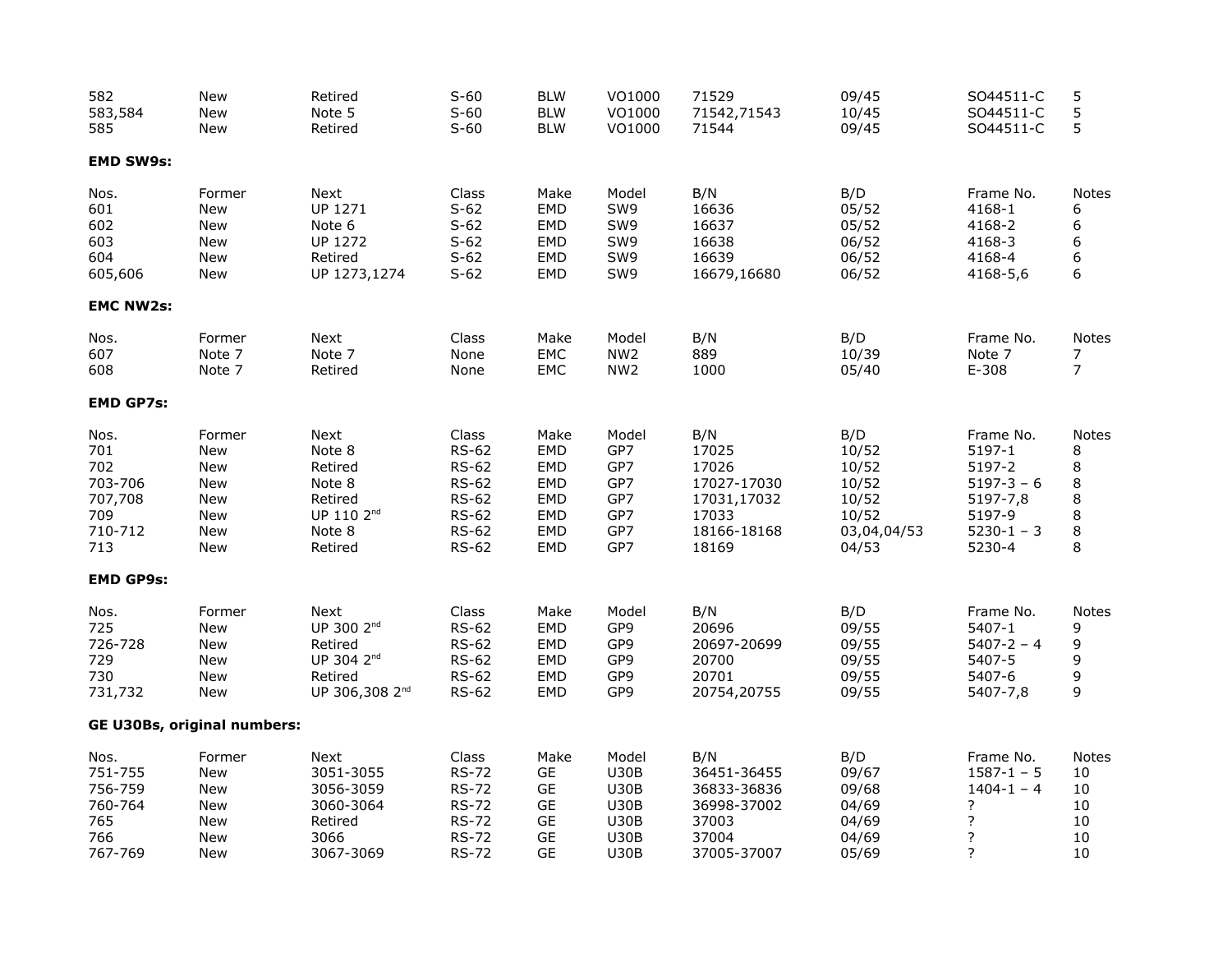| 770,771                             | Note 10    | 3070,3071                   | None    | <b>GE</b>  | Note 10          | 35935,35936    | 07/71       | 1424-1,2        | 10              |
|-------------------------------------|------------|-----------------------------|---------|------------|------------------|----------------|-------------|-----------------|-----------------|
| <b>EMD Passenger F units:</b>       |            |                             |         |            |                  |                |             |                 |                 |
| Nos.                                | Former     | Next                        | Class   | Make       | Model            | B/N            | B/D         | Frame No.       | <b>Notes</b>    |
| 801-803                             | New        | 801A-803A                   | $D-176$ | EMD        | F3A              | 3925-3927      | 06/47       | $E737 - A1 - 3$ | C, 11           |
| 801A,802A                           | 801,802    | 925AD                       | $D-176$ | EMD        | F <sub>3</sub> A | 3925,3926      | 06/47       | E737-A1,2       | C, 11           |
| 803A                                | 803        | Retired                     | $D-176$ | EMD        | F <sub>3</sub> A | 3927           | 06/47       | E737-A3         | C, 11           |
| 801BC-803BC                         | New        | Retired                     | $D-176$ | EMD        | F3B              | 3928-3933      | 06/47       | $E737 - B1 - 6$ | C, 11           |
| 801D                                | Note 11    | 926A                        | $D-62$  | EMD        | F <sub>3</sub> A | 3148           | 03/48       | E825-A#         | C, 11           |
| 804A 1st, 804C                      | New        | 915A 2 <sup>nd</sup> , 804D | $D-176$ | EMD        | FP7              | 9002,9003      | 01/50       | 6043-A#,#       | C, 11           |
| 804A 2 <sup>nd</sup>                | 915A 1s    | Retired                     | D-239   | EMD        | F7A              | 8966           | 01/50       | 3006            | 11              |
| 805A                                | <b>New</b> | Note 11                     | $D-176$ | EMD        | FP7              | 9004           | 01/50       | 6043-A#         | C, 11           |
| 805C                                | New        | 805D                        | $D-176$ | EMD        | FP7              | 9005           | 01/50       | 6043-A#         | C, 11           |
| 804B                                | New        | Retired                     | $D-176$ | EMD        | F7B              | 9006           | 01/50       | 6043-B#         | C, 11           |
| 805B 1st                            | New        | 915C 2 <sup>nd</sup>        | $D-176$ | EMD        | F7B              | 9007           | 01/50       | 6043-B#         | C, 11           |
| 805B 2 <sup>nd</sup>                | 915C 1st   | Retired                     | $D-239$ | EMD        | F7B              | 8985           | 01/50       | 3006-B#         | 11              |
| 804D 1st                            | 804C       | 916D 2 <sup>nd</sup>        | $D-176$ | EMD        | FP7              | 9003           | 01/50       | 6043-A#         | C, 11           |
| 804D 2 <sup>nd</sup>                | 916D 1st   |                             | $D-239$ |            | F7A              | 8969           |             | 3006-A#         |                 |
|                                     | 920B 1st   | Retired<br>920B 2nd         | ?       | EMD        |                  |                | 01/50       |                 | 11              |
| 806B                                |            |                             |         | EMD        | F7B              | 8994           | 01/50       | 3006-B#         | 11              |
| <b>EMD FTs, original numbering:</b> |            |                             |         |            |                  |                |             |                 |                 |
| Nos.                                | Former     | Next                        | Class   | Make       | Model            | B/N            | B/D         | Frame No.       | Notes           |
| 901,902                             | New        | 901A, 902A 2 <sup>nd</sup>  | $D-225$ | EMD        | <b>FTA</b>       | 1410,1412      | 11,12/41    | $E-411$         | C, 12           |
| 903                                 | New        | 903A 2 <sup>nd</sup>        | $D-225$ | EMD        | <b>FTA</b>       | 1414           | 01/42       | $E-411$         | C, 12           |
| 901A, 902A 1st                      | <b>New</b> | 901B,902B 2 <sup>nd</sup>   | $D-225$ | EMD        | <b>FTB</b>       | 1416,1418      | 11,12/41    | $E-411$         | C, 12           |
| 903A 1st                            | New        | 903B 2nd                    | $D-225$ | EMD        | <b>FTB</b>       | 1420           | 01/42       | $E-411$         | C, 12           |
| 901B, 902B $1st$                    | New        | 901C,902C 2 <sup>nd</sup>   | $D-225$ | EMD        | <b>FTB</b>       | 1417,1419      | 11,12/41    | $E-411$         | C, 12           |
| 903B 1st                            | <b>New</b> | 903C 2 <sup>nd</sup>        | $D-225$ | EMD        | <b>FTB</b>       | 1421           | 01/42       | $E-411$         | C, 12           |
| 901C, 902C 1st                      | New        | 901D,902D                   | $D-225$ | <b>EMD</b> | <b>FTA</b>       | 1411,1413      | 11,12/41    | $E-411$         | C, 12           |
| 903C 1st                            | New        | 903D                        | $D-225$ | EMD        | <b>FTA</b>       | 1415           | 01/42       | $E-411$         | C, 12           |
| 904,905                             | New        | 904A,905A 2 <sup>nd</sup>   | $D-225$ | <b>EMD</b> | <b>FTA</b>       | 2096,2098      | 06,07/43    | $E-559$         | C, 12           |
| 906                                 | New        | $906A$ $2^{nd}$             | $D-225$ | EMD        | <b>FTA</b>       | 2100           | 09/43       | $E-559$         | C, 12           |
| 904AB 1st                           | <b>New</b> | 904BC 2 <sup>nd</sup>       | $D-225$ | EMD        | <b>FTB</b>       | 2102,2103      | 06/43       | $E-559$         | C <sub>12</sub> |
| 905AB 1st                           | <b>New</b> | 905BC 2 <sup>nd</sup>       | $D-225$ | EMD        | <b>FTB</b>       | 2104,2105      | 07/43       | $E-559$         | C, 12           |
| 906AB 1st                           | <b>New</b> | 906BC 2 <sup>nd</sup>       | $D-225$ | <b>EMD</b> | <b>FTB</b>       | 2106,2107      | 09/43       | $E-559$         | C, 12           |
| 906C 1st                            | New        | 906D                        | $D-225$ | EMD        | <b>FTA</b>       | 2101           | 09/43       | $E-559$         | C, 12           |
| 907-909                             | <b>New</b> | 907A-909A 2 <sup>nd</sup>   | $D-225$ | <b>EMD</b> | <b>FTA</b>       | 2783,2785,2787 | 07/44       | $E-633$         | C <sub>12</sub> |
| 910-912                             | New        | 910A-912A 2 <sup>nd</sup>   | $D-225$ | EMD        | <b>FTA</b>       | 2789,2791,2793 | 08,08,11/44 | $E-633$         | C, 12           |
| 907AB 1st                           | New        | 907BC 2 <sup>nd</sup>       | $D-225$ | EMD        | <b>FTB</b>       | 2795,2796      | 07/44       | $E-633$         | C, 12           |
| 908AB $1st$                         | <b>New</b> | 908BC 2 <sup>nd</sup>       | $D-225$ | <b>EMD</b> | <b>FTB</b>       | 2797,2798      | 07/44       | $E-633$         |                 |
|                                     |            |                             |         |            |                  |                |             |                 | C, 12           |
| 909AB 1st                           | New        | 909BC 2 <sup>nd</sup>       | $D-225$ | EMD        | <b>FTB</b>       | 2799,2800      | 07/44       | $E-633$         | C, 12           |
| 910AB 1st                           | New        | 910BC 2 <sup>nd</sup>       | $D-225$ | EMD        | <b>FTB</b>       | 2801,2802      | 08/44       | $E-633$         | C <sub>12</sub> |
| 911AB 1st                           | New        | 911BC 2 <sup>nd</sup>       | $D-225$ | EMD        | <b>FTB</b>       | 2803,2804      | 08/44       | $E-633$         | C, 12           |
| 912AB 1st                           | New        | 912BC 2 <sup>nd</sup>       | $D-225$ | <b>EMD</b> | <b>FTB</b>       | 2805,2806      | 11/44       | $E-633$         | C, 12           |
| 907C-909C 1st                       | New        | 907D-909D                   | $D-225$ | <b>EMD</b> | <b>FTA</b>       | 2784,2786,2788 | 07/44       | $E-633$         | C, 12           |
| 910C-912C 1st                       | New        | 910D-912D                   | $D-225$ | EMD        | <b>FTA</b>       | 2790,2792,2794 | 08,08,11/44 | $E-633$         | C, 12           |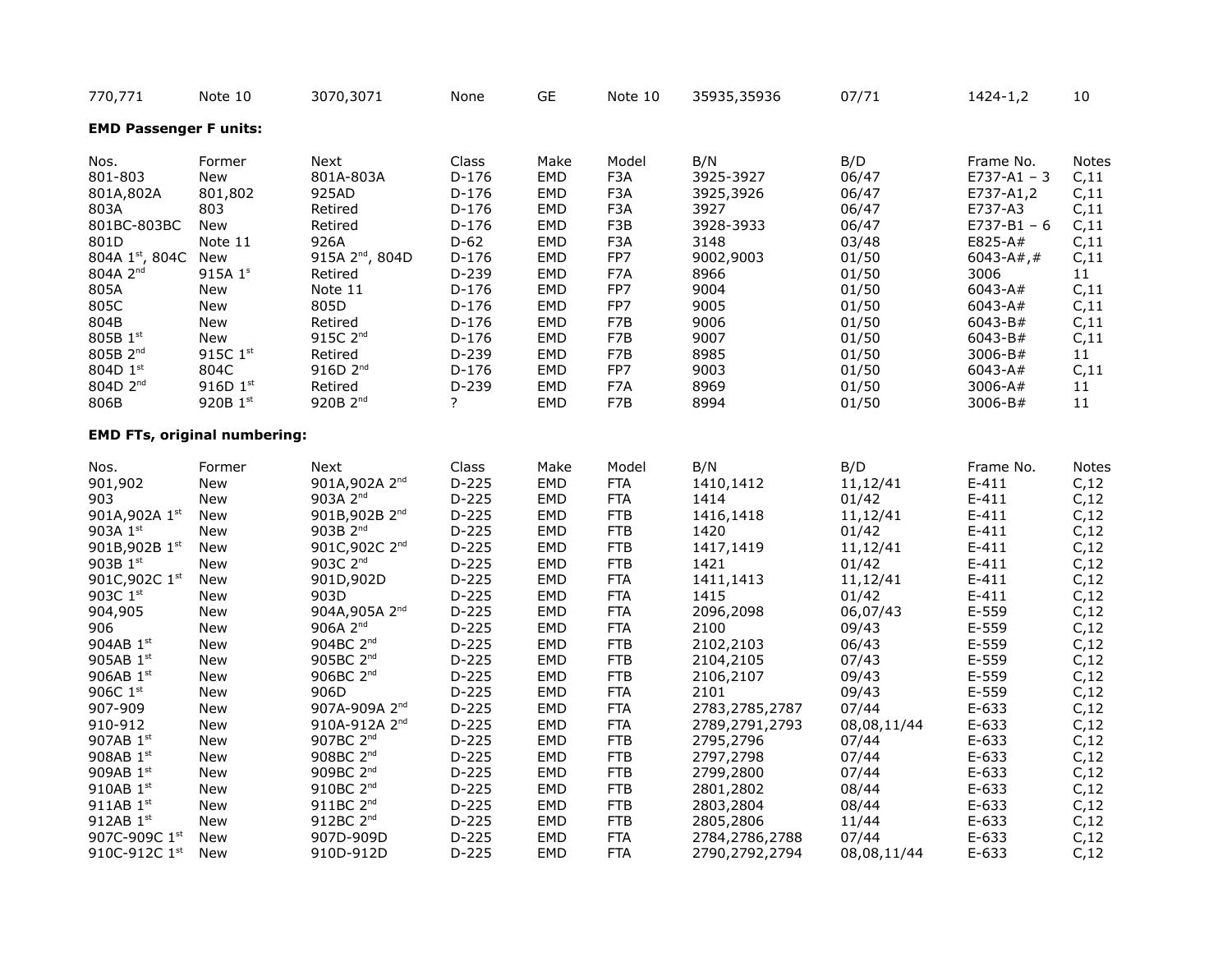## **EMD FTs, in scheme implemented 1949-1951:**

| Nos.                            | Former                     | Next                       | Class   | Make       | Model      | B/N            | B/D         | Frame No.   | <b>Notes</b>    |
|---------------------------------|----------------------------|----------------------------|---------|------------|------------|----------------|-------------|-------------|-----------------|
| 901A,902A 2 <sup>nd</sup>       | 901,902                    | 902A, 901A 3rd             | $D-225$ | EMD        | <b>FTA</b> | 1410,1412      | 11,12/41    | $E-411$     | C <sub>12</sub> |
| 901A, 902A 3rd                  | 902A, 901A 2 <sup>nd</sup> | Retired                    | $D-225$ | EMD        | <b>FTA</b> | 1412,1410      | 12,11/41    | $E-411$     | C, 12           |
| 901B,902B 2 <sup>nd</sup>       | 901A, 902A 1st             | 902B, 901B 3rd             | $D-225$ | EMD        | <b>FTB</b> | 1416,1418      | 11,12/41    | $E-411$     | C, 12           |
| 901B, 902B 3rd                  | 902B, 901B 2 <sup>nd</sup> | Retired                    | $D-225$ | EMD        | <b>FTB</b> | 1418,1416      | 12,11/41    | $E-411$     | C <sub>12</sub> |
| 901C, 902C 2 <sup>nd</sup>      | 901B, 902B 1st             | Retired                    | $D-225$ | <b>EMD</b> | <b>FTB</b> | 1417,1419      | 11,12/41    | $E-411$     | C, 12           |
| 901D,902D                       | 901C, 902C 1st             | Retired                    | $D-225$ | EMD        | <b>FTA</b> | 1411,1413      | 11,12/41    | $E-411$     | C, 12           |
| 903A 2 <sup>nd</sup>            | 903                        |                            | $D-225$ | EMD        | <b>FTA</b> | 1414           |             | $E-411$     |                 |
|                                 |                            | Retired                    |         |            |            |                | 01/42       |             | C <sub>12</sub> |
| 903B 2 <sup>nd</sup>            | 903A 1st                   | Retired                    | $D-225$ | <b>EMD</b> | <b>FTB</b> | 1420           | 01/42       | $E-411$     | C, 12           |
| 903C 2 <sup>nd</sup>            | 903B 1st                   | Retired                    | $D-225$ | EMD        | <b>FTB</b> | 1421           | 01/42       | $E-411$     | C, 12           |
| 903D                            | 903C 1st                   | Retired                    | $D-225$ | EMD        | <b>FTA</b> | 1415           | 01/42       | $E-411$     | C <sub>12</sub> |
| 904A, 905A 2 <sup>nd</sup>      | 904,905                    | Retired                    | $D-225$ | EMD        | <b>FTA</b> | 2096,2098      | 06,07/43    | $E-559$     | C <sub>12</sub> |
| 906A 2 <sup>nd</sup>            | 906                        | Retired                    | $D-225$ | <b>EMD</b> | <b>FTA</b> | 2100           | 09/43       | $E-559$     | C <sub>12</sub> |
| 904BC 2 <sup>nd</sup>           | 904AB 1st                  | Retired                    | $D-225$ | <b>EMD</b> | <b>FTB</b> | 2102,2103      | 06/43       | $E-559$     | C <sub>12</sub> |
| 905B 2nd                        | 905A 1st                   | Retired                    | $D-225$ | EMD        | <b>FTB</b> | 2104           | 07/43       | $E-559$     | C, 12           |
| 905C $2nd$                      | 905B $1^{st}$              | 911C 3rd                   | $D-225$ | <b>EMD</b> | <b>FTB</b> | 2105           | 07/43       | $E-559$     | C <sub>12</sub> |
| 906BC 2 <sup>nd</sup>           | 906AB 1st                  | Retired                    | $D-225$ | EMD        | <b>FTB</b> | 2106,2107      | 09/43       | $E-559$     | C, 12           |
| 904D,905D                       | 904C, 905C 1st             | Retired                    | $D-225$ | EMD        | <b>FTA</b> | 2097,2099      | 07/43       | $E-559$     | C, 12           |
| 906D                            | 906C 1st                   | Retired                    | $D-225$ | EMD        | <b>FTA</b> | 2101           | 09/43       | $E-559$     | C <sub>12</sub> |
| 907A-909A 2 <sup>nd</sup>       | 907-909                    | Retired                    | $D-225$ | EMD        | <b>FTA</b> | 2783,2785,2787 | 07/44       | $E-633$     | C <sub>12</sub> |
| 910A-912A 2 <sup>nd</sup>       | 910-912                    | Retired                    | $D-225$ | EMD        | <b>FTA</b> | 2789,2791,2793 | 08,08,11/44 | $E-633$     | C, 12           |
| 907BC 2 <sup>nd</sup>           | 907AB 1st                  | Retired                    | $D-225$ | EMD        | <b>FTB</b> | 2795,2796      | 07/44       | $E-633$     | C, 12           |
| 908BC 2 <sup>nd</sup>           | 908AB 1st                  | Retired                    | $D-225$ | EMD        | <b>FTB</b> | 2797,2798      | 07/44       | $E-633$     | C, 12           |
| 909BC 2 <sup>nd</sup>           | 909AB 1st                  | Retired                    | $D-225$ | <b>EMD</b> | <b>FTB</b> | 2799,2800      | 07/44       | $E-633$     | C <sub>12</sub> |
| 910BC 2 <sup>nd</sup>           | 910AB 1st                  | Retired                    | $D-225$ | EMD        | <b>FTB</b> | 2801,2802      | 08/44       | $E-633$     | C <sub>12</sub> |
| 911B 2 <sup>nd</sup>            | 911A 1st                   | Retired                    | $D-225$ | EMD        | <b>FTB</b> | 2803           | 08/44       | $E-633$     | C, 12           |
| 911C 2 <sup>nd</sup>            | 911B $1^{st}$              | 905C 3rd                   | $D-225$ | EMD        | <b>FTB</b> | 2804           | 08/44       | $E-633$     | C <sub>12</sub> |
| 911C 3rd                        | 905C 2 <sup>nd</sup>       | Retired                    | $D-225$ | EMD        | <b>FTB</b> | 2105           | 07/43       | $E-559$     |                 |
| 912BC 2 <sup>nd</sup>           |                            |                            |         |            |            |                |             |             | C, 12           |
|                                 | 912AB 1st                  | Retired                    | $D-225$ | <b>EMD</b> | <b>FTB</b> | 2805,2806      | 11/44       | $E-633$     | C, 12           |
| 907D-909D                       | 907C-909C 1st              | Retired                    | $D-225$ | EMD        | <b>FTA</b> | 2784,2786,2788 | 07/44       | $E-633$     | C, 12           |
| 910D-912D                       | 910C-912C 1st              | Retired                    | $D-225$ | EMD        | <b>FTA</b> | 2790,2792,2794 | 08,08,11/44 | $E-633$     | C, 12           |
| <b>EMD Freight F3s and F7s:</b> |                            |                            |         |            |            |                |             |             |                 |
| Nos.                            | Former                     | Next                       | Class   | Make       | Model      | B/N            | B/D         | Frame No.   | <b>Notes</b>    |
| 913                             | 913A 2 <sup>nd</sup>       | Retired                    | $D-239$ | EMD        | F7A        | 8976           | 01/50       | 3006-A#     | 11              |
| 913A 1st                        | <b>New</b>                 | 920A 2 <sup>nd</sup>       | $D-239$ | EMD        | F7A        | 8962           | 01/50       | 3006-A#     | 11              |
| 913A 2 <sup>nd</sup>            | 920A 1st                   | 913                        | D-239   | EMD        | F7A        | 8976           | 01/50       | 3006-A#     | 11              |
| 913D, 914AD                     | <b>New</b>                 | Retired                    | $D-239$ | <b>EMD</b> | F7A        | 8963-8965      | 01/50       | 3006-A#     | 11              |
| 915                             | 915D                       | Retired                    | D-239   | EMD        | F7A        | 8967           | 01/50       | $3006 - A#$ | 11              |
| 915A 1st, 915D                  | New                        | 804A 2 <sup>nd</sup> , 915 | $D-239$ | EMD        | F7A        | 8966,8967      | 01/50       | 3006-A#     | $11\,$          |
| 915A 2 <sup>nd</sup>            | 804A 1st                   | Retired                    | $D-176$ | <b>EMD</b> | FP7        | 9002           | 01/50       | 6043-A#     | $11\,$          |
| 916A                            | New                        | Retired                    | $D-239$ | EMD        | F7A        | 8968           | 01/50       | 3006-A#     | 11              |
| 916D $1^{st}$                   | New                        | 804D 2 <sup>nd</sup>       | $D-239$ | EMD        | F7A        | 8969           | 01/50       | 3006-A#     | 11              |
| 916D 2 <sup>nd</sup>            | 804D 1st                   | Retired                    | $D-176$ | EMD        | FP7        | 9003           | 01/50       | 6043-A#     | C, 11           |
|                                 |                            |                            |         |            |            |                |             |             |                 |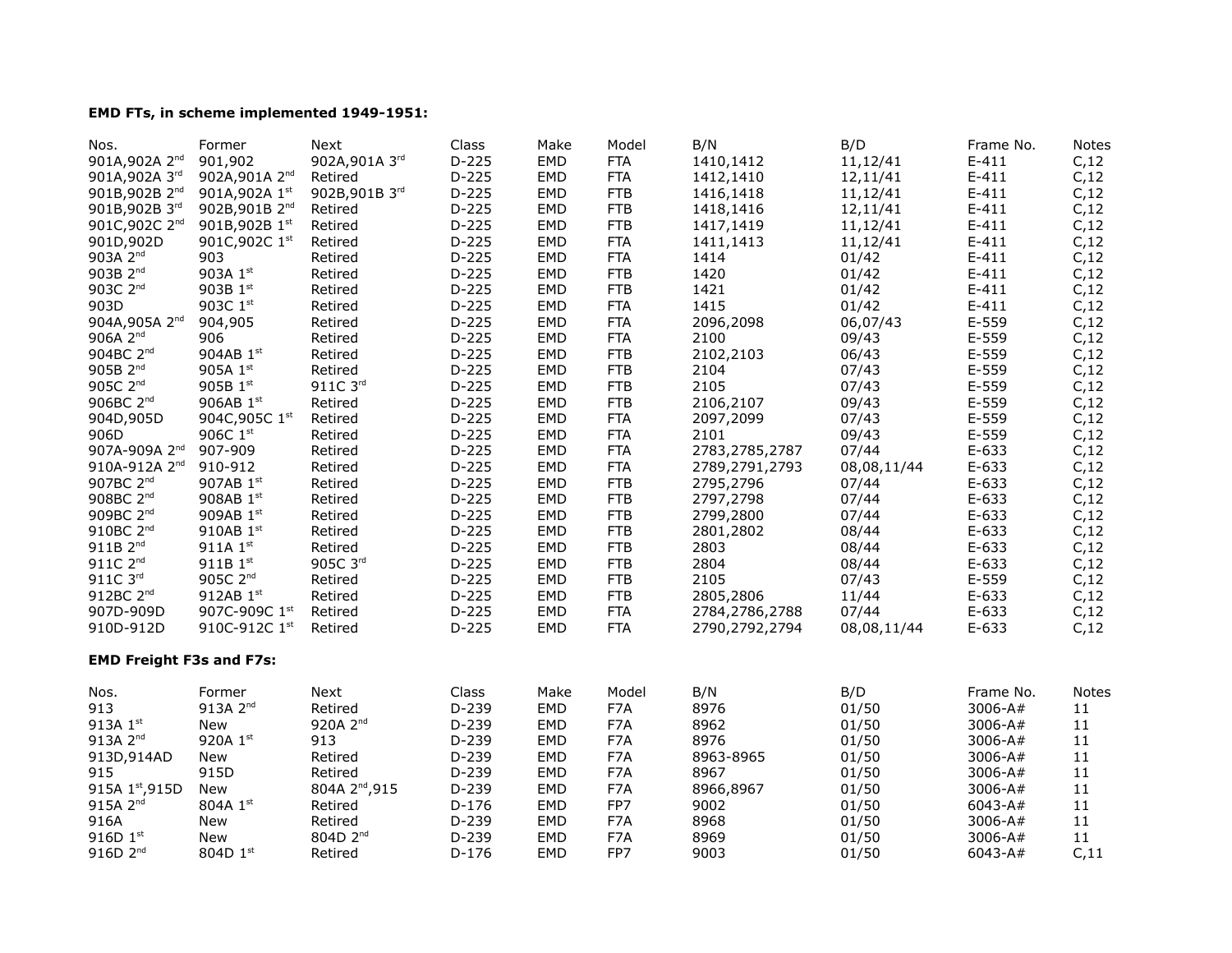| 917,918                        | 917D,918D               | Retired                      | $D-239$       | <b>EMD</b>  | F7A              | 8971,8973          | 01/50        | 3006-A#                 | 11                 |
|--------------------------------|-------------------------|------------------------------|---------------|-------------|------------------|--------------------|--------------|-------------------------|--------------------|
| 917A                           | New                     | Note 11                      | $D-239$       | <b>EMD</b>  | F7A              | 8970               | 01/50        | 3006-A#                 | 11                 |
| 917D                           | New                     | 917                          | D-239         | EMD         | F7A              | 8971               | 01/50        | 3006-A#                 | 11                 |
| 918A 1st, 918D                 | <b>New</b>              | 922A 2 <sup>nd</sup> , 918   | $D-239$       | EMD         | F7A              | 8972,8973          | 01/50        | 3006-A#                 | 11                 |
| 918A 2 <sup>nd</sup>           | 922A 1st                | Retired                      | $D-239$       | EMD         | F7A              | 10803              | 06/51        | 3040-A#                 | 11                 |
| 919AD                          | <b>New</b>              | Retired                      | $D-239$       | <b>EMD</b>  | F7A              | 8974,8975          | 01/50        | 3006-A#                 | 11                 |
| 920A 1st                       | New                     | 913A 2 <sup>nd</sup>         | $D-239$       | EMD         | F7A              | 8976               | 01/50        | 3006-A#                 | 11                 |
| 920A 2 <sup>nd</sup>           | 913A 1st                | Retired                      | $D-239$       | <b>EMD</b>  | F7A              | 8962               | 01/50        | 3006-A#                 | 11                 |
| 920D                           | New                     | Retired                      | $D-239$       | <b>EMD</b>  | F7A              | 8977               | 01/50        | 3006-A#                 | 11                 |
| 921                            | 921D                    | Retired                      | $D-239$       | <b>EMD</b>  | F7A              | 8979               | 01/50        | 3006-A#                 | 11                 |
| 921A                           | New                     | Retired                      | $D-239$       | EMD         | F7A              | 8978               | 01/50        | 3006-A#                 | 11                 |
| 921D                           | <b>New</b>              | 921                          | $D-239$       | EMD         | F7A              | 8979               | 01/50        | 3006-A#                 | 11                 |
| 913BC, 914BC                   | New                     | Retired                      | $D-239$       | <b>EMD</b>  | F7B              | 8980-8983          | 01/50        | 3006-B#                 | 11                 |
| 915B                           | New                     | Retired                      | $D-239$       | <b>EMD</b>  | F7B              | 8984               | 01/50        | 3006-B#                 | 11                 |
| 915C $1st$                     | <b>New</b>              | 805B 2 <sup>nd</sup>         | $D-239$       | <b>EMD</b>  | F7B              | 8985               | 01/50        | 3006-B#                 | 11                 |
| 915C 2 <sup>nd</sup>           | 805B 1st                | Retired                      | $D-176$       | EMD         | F7B              | 9007               | 01/50        | 6043-B#                 | 11                 |
| 916BC-919BC                    | New                     | Retired                      | $D-239$       | <b>EMD</b>  | F7B              | 8986-8993          | 01/50        | 3006-B#                 | 11                 |
| 920B 1st                       | New                     | 806B                         | $D-239$       | <b>EMD</b>  | F7B              | 8994               | 01/50        | 3006-B#                 | 11                 |
| 920B 2 <sup>nd</sup>           | 806B                    | Retired                      | $D-239$       | EMD         | F7B              | 8994               | 01/50        | 3006-B#                 | 11                 |
| 920C, 921BC                    | New                     | Retired                      | $D-239$       | <b>EMD</b>  | F7B              | 8995-8997          | 01/50        | 3006-B#                 | 11                 |
| 922A 1st                       | <b>New</b>              | 918A 2nd                     | $D-239$       | EMD         | F7A              | 10803              | 06/51        | 3040-A#                 | 11                 |
| 922A 2 <sup>nd</sup>           | 918A 1st                | Retired                      | $D-239$       | <b>EMD</b>  | F7A              | 8972               | 01/50        | 3006-A#                 | $11\,$             |
| 922D                           | <b>New</b>              | Retired                      | $D-239$       | EMD         | F7A              | 10804              | 06/51        | 3040-A#                 | 11                 |
| 923A                           | <b>New</b>              | Note 11                      | $D-239$       | <b>EMD</b>  | F7A              | 10805              | 06/51        | 3040-A#                 | 11                 |
| 923D, 924AD                    | New                     | Retired                      | $D-239$       | <b>EMD</b>  | F7A              | 10806-10808        | 06/51        | 3040-A#                 | 11                 |
| 922BC-924BC                    | <b>New</b>              | Retired                      | $D-239$       | EMD         | F7B              | 10809-10814        | 06/51        | 3040-B#                 | 11                 |
| 925AD                          | 801A,802A               | Retired                      | $D-176$       | <b>EMD</b>  | F3A              | 3925,3926          | 06/47        | E737-A1,2               | 11                 |
| 926A                           | 801D                    | Retired                      | $D-62$        | <b>EMD</b>  | F <sub>3</sub> A | 3148               | 03/48        | E825-A#                 | 11                 |
| <b>EMD SW1500s:</b>            |                         |                              |               |             |                  |                    |              |                         |                    |
| Nos.                           | Former                  | <b>Next</b>                  | Class         | Make        | Model            | B/N                | B/D          | Frame No.               | <b>Notes</b>       |
| 1501-1503                      | <b>New</b>              | UP 1501-1503 2 <sup>nd</sup> | None          | <b>EMD</b>  | SW500            | $72692 - 1 - 3$    | 05/73        | 72692                   | 13                 |
| <b>EMD Bicentennial GP40s:</b> |                         |                              |               |             |                  |                    |              |                         |                    |
|                                |                         |                              |               |             |                  |                    |              |                         |                    |
| Nos.<br>1776,1976              | Former<br>3540,3541 1st | Next<br>3540,3541 2nd        | Class<br>None | Make<br>EMD | Model<br>GP40    | B/N<br>37851,37852 | B/D<br>09/71 | Frame No.<br>7878-14,15 | <b>Notes</b><br>17 |
|                                |                         |                              |               |             |                  |                    |              |                         |                    |
| <b>EMD GP20s:</b>              |                         |                              |               |             |                  |                    |              |                         |                    |
| Nos.                           | Former                  | Next                         | Class         | Make        | Model            | B/N                | B/D          | Frame No.               | Notes              |
| 2001                           | New                     | Retired                      | <b>RS-64</b>  | EMD         | GP20             | 25623              | 12/59        | 5607-1                  | 14                 |
| 2002                           | <b>New</b>              | Note 14                      | <b>RS-64</b>  | <b>EMD</b>  | GP20             | 25624              | 11/59        | 5607-2                  | 14                 |
| 2003-2006                      | New                     | Retired                      | <b>RS-64</b>  | EMD         | GP20             | 25625-25628        | 11/59        | $5607 - 3 - 6$          | 14                 |
| 2007,2008                      | <b>New</b>              | Retired                      | <b>RS-64</b>  | <b>EMD</b>  | GP20             | 26041,26042        | 07/60        | 7592-1,2                | 14                 |
| 2009                           | New                     | UP 488 2 <sup>nd</sup>       | <b>RS-64</b>  | <b>EMD</b>  | GP20             | 26043              | 07/60        | 7593-3                  | 14                 |
| 2010                           | New                     | Retired                      | <b>RS-64</b>  | EMD         | GP20             | 26044              | 07/60        | 7593-3                  | 14                 |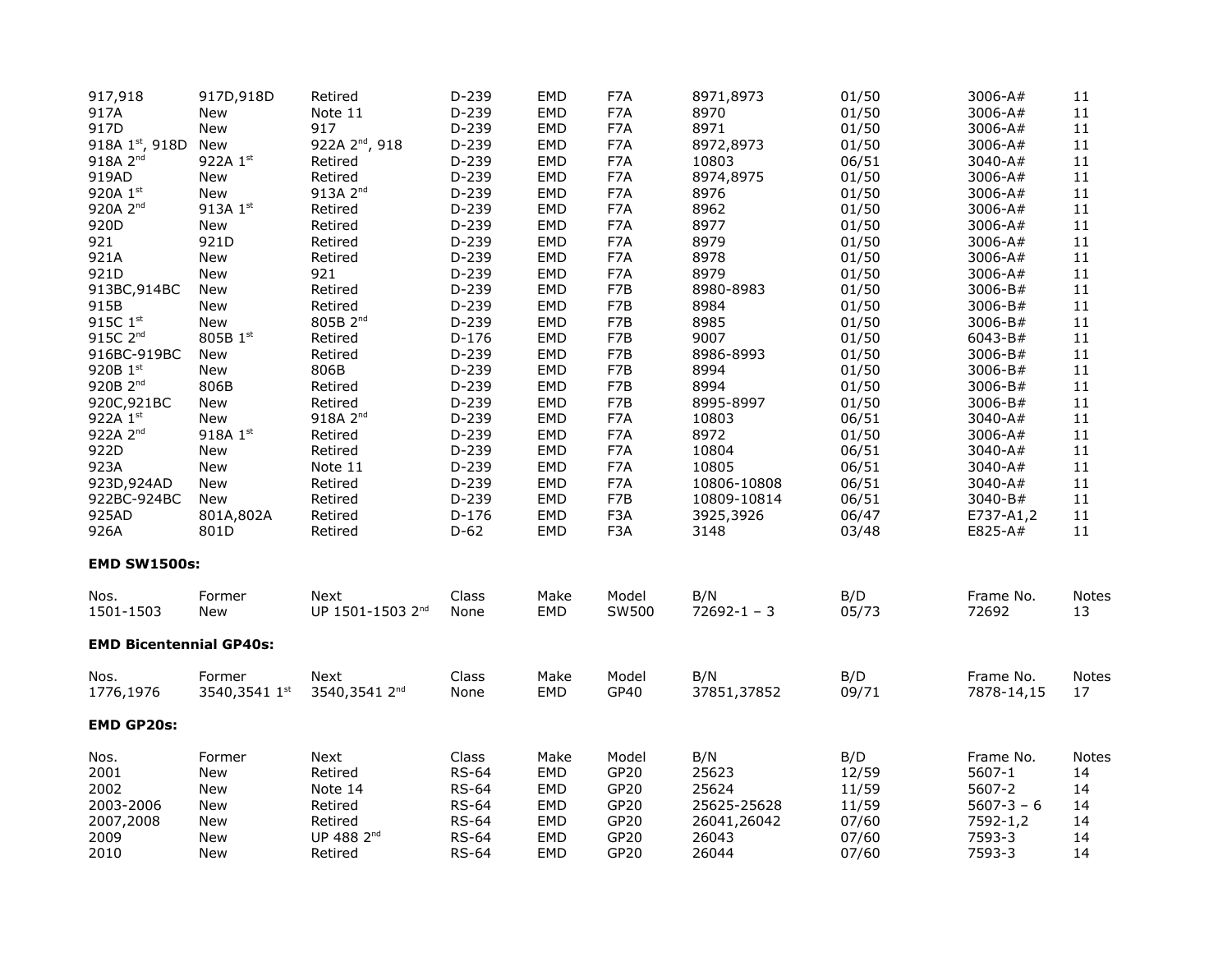#### **GE U23Bs:**

| Nos.                            | Former     | Next                       | Class        | Make       | Model       | B/N         | B/D   | Frame No.      | Notes        |
|---------------------------------|------------|----------------------------|--------------|------------|-------------|-------------|-------|----------------|--------------|
| 2251-2253                       | New        | Note 15                    | None         | <b>GE</b>  | <b>U23B</b> | 38397-38399 | 05/72 | $2525 - 1 - 3$ | 15           |
| 2254,2255                       | New        | Note 15                    | None         | <b>GE</b>  | <b>U23B</b> | 38400,38401 | 06/72 | 2525-4,5       | 15           |
| 2256                            | <b>New</b> | Retired                    | None         | <b>GE</b>  | <b>U23B</b> | 38402       | 06/72 | 2525-6         | 15           |
| 2257,2258                       | <b>New</b> | Note 15                    | None         | GE         | <b>U23B</b> | 38403,38404 | 06/72 | $2525 - 7,8$   | 15           |
| 2259                            | New        | Retired                    | None         | GE         | <b>U23B</b> | 38405       | 06/72 | 2525-9         | 15           |
| 2260-2265                       | New        | Note 15                    | None         | <b>GE</b>  | <b>U23B</b> | 38406-38411 | 06/72 | 2525-10 - 15   | 15           |
| <b>EMD GP35s:</b>               |            |                            |              |            |             |             |       |                |              |
| Nos.                            | Former     | Next                       | Class        | Make       | Model       | B/N         | B/D   | Frame No.      | <b>Notes</b> |
| 3001-3003                       | New        | UP 782-784                 | <b>RS-65</b> | EMD        | GP35        | 28398-28400 | 11/63 | 7662-          | D, 16        |
| 3004,3005                       | <b>New</b> | UP 785,786                 | <b>RS-65</b> | <b>EMD</b> | GP35        | 28401,28402 | 12/63 | 7662-          | D, 16        |
| 3006                            | <b>New</b> | <b>UP 787</b>              | <b>RS-65</b> | <b>EMD</b> | GP35        | 28403       | 11/63 | 7662-          | D, 16        |
| 3007                            | New        | Retired                    | <b>RS-65</b> | EMD        | GP35        | 28404       | 12/63 | 7662-          | 16           |
| 3008-3010                       | <b>New</b> | UP 788-790                 | <b>RS-65</b> | <b>EMD</b> | GP35        | 28405-28407 | 12/63 | 7662-          | D, 16        |
| 3011                            | <b>New</b> | Retired                    | <b>RS-65</b> | <b>EMD</b> | GP35        | 29030       | 11/64 | 7770-1         | 16           |
| 3012                            | New        | <b>UP 791</b>              | <b>RS-65</b> | <b>EMD</b> | GP35        | 29031       | 11/64 | 7770-2         | D, 16        |
| 3013-3015                       | <b>New</b> | UP 792-794                 | <b>RS-65</b> | <b>EMD</b> | GP35        | 30217-30219 | 03/65 | $7790 - 1 - 3$ | D, 16        |
| 3016                            | New        | Retired                    | <b>RS-65</b> | <b>EMD</b> | GP35        | 30220       | 03/65 | 7790-4         | 16           |
| 3017                            | New        | <b>UP 795</b>              | <b>RS-65</b> | <b>EMD</b> | GP35        | 30221       | 03/65 | 7790-5         | D, 16        |
| 3018                            | <b>New</b> | Retired                    | <b>RS-65</b> | <b>EMD</b> | GP35        | 30222       | 04/65 | 7790-6         | 16           |
| 3019,3020                       | <b>New</b> | UP 796,797                 | <b>RS-65</b> | <b>EMD</b> | GP35        | 30223,30224 | 04/65 | 7790-7,8       | D, 16        |
| 3021                            | <b>New</b> | Retired                    | <b>RS-65</b> | <b>EMD</b> | GP35        | 30225       | 04/65 | 7790-9         | 16           |
| 3022                            | New        | <b>UP 798</b>              | <b>RS-65</b> | <b>EMD</b> | GP35        | 30226       | 04/65 | 7790-10        | D, 16        |
| <b>GE U30Bs, final numbers:</b> |            |                            |              |            |             |             |       |                |              |
| Nos.                            | Former     | Next                       | Class        | Make       | Model       | B/N         | B/D   | Frame No.      | <b>Notes</b> |
| 3051-3055                       | 751-755    | Retired                    | <b>RS-72</b> | GE         | <b>U30B</b> | 36451-36455 | 09/67 | $1587 - 1 - 5$ | 10           |
| 3056-3059                       | 756-759    | Retired                    | <b>RS-72</b> | GE         | <b>U30B</b> | 36833-36836 | 09/68 | $1404 - 1 - 4$ | 10           |
| 3060-3064                       | 760-764    | Retired                    | <b>RS-72</b> | GE         | <b>U30B</b> | 36998-37002 | 04/69 | ?              | 10           |
| 3066                            | 766        | Retired                    | <b>RS-72</b> | <b>GE</b>  | <b>U30B</b> | 37004       | 04/69 | ?              | 10           |
| 3067-3069                       | 767-769    | Retired                    | <b>RS-72</b> | <b>GE</b>  | <b>U30B</b> | 37005-37007 | 05/69 | ?              | 10           |
| 3070,3071                       | 770,771    | Retired                    | None         | <b>GE</b>  | Note 10     | 35935,35936 | 07/71 | 1424-1,2       | 10           |
| <b>EMD GP40s:</b>               |            |                            |              |            |             |             |       |                |              |
| Nos.                            | Former     | Next                       | Class        | Make       | Model       | B/N         | B/D   | Frame No.      | Notes        |
| 3501-3504                       | <b>New</b> | UP 651-654 2nd             | <b>RS-68</b> | EMD        | GP40        | 31662-31665 | 05/66 | $7878 - 1 - 4$ | D, 17        |
| 3505                            | <b>New</b> | Retired                    | <b>RS-68</b> | <b>EMD</b> | GP40        | 31666       | 05/66 | 7878-5         | 17           |
| 3506-3508                       | New        | UP 655-657 2 <sup>nd</sup> | <b>RS-68</b> | <b>EMD</b> | GP40        | 31667-31671 | 05/66 | 7878-6 - 10    | D, 17        |
| 3509,3510                       | New        | UP 658,659 1st             | <b>RS-68</b> | <b>EMD</b> | GP40        | 31667-31671 | 05/66 | 7878-6 - 10    | D, 17        |
| 3511-3516                       | New        | UP 660-665 1st             | <b>RS-68</b> | <b>EMD</b> | GP40        | 33056-33061 | 03/67 | $7981 - 1 - 6$ | D, 17        |
| 3517-3521                       | New        | Note 17                    | <b>RS-68</b> | <b>EMD</b> | GP40        | 36824-36828 | 08/70 | $7272 - 1 - 5$ | 17           |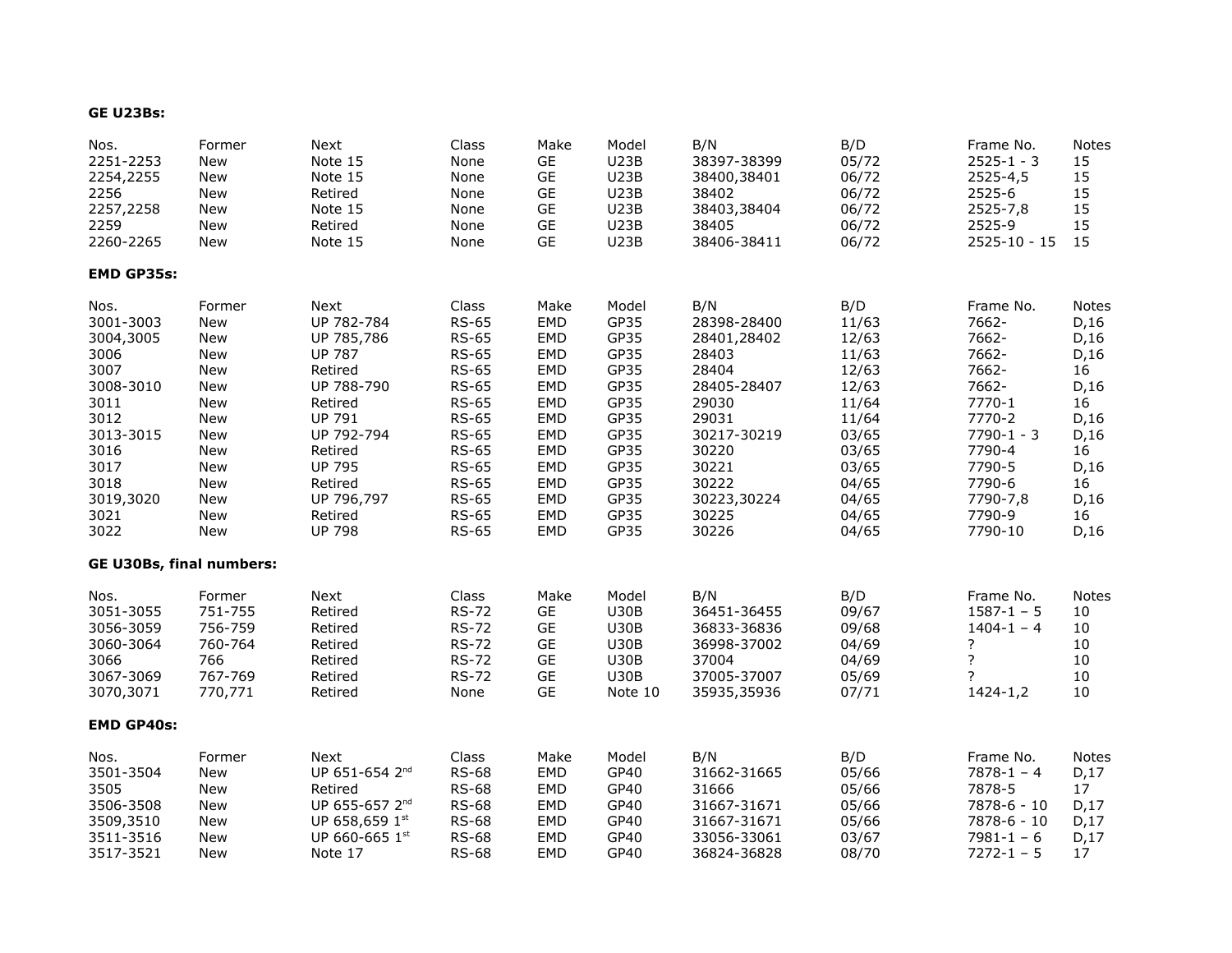| 3522-3526                                           | <b>New</b>                         | Note 17                                                                          | <b>RS-68</b>                          | EMD                              | GP40                                          | 36783-36788                                                               | 08/70                                   | 7272-      | 17                            |  |  |
|-----------------------------------------------------|------------------------------------|----------------------------------------------------------------------------------|---------------------------------------|----------------------------------|-----------------------------------------------|---------------------------------------------------------------------------|-----------------------------------------|------------|-------------------------------|--|--|
| 3527                                                | New                                | Retired                                                                          | None                                  | EMD                              | GP40                                          | 37838                                                                     | 08/71                                   | 7332-1     | 17                            |  |  |
| 3528                                                | New                                | UP 676 2 <sup>nd</sup>                                                           | None                                  | EMD                              | GP40                                          | 37839                                                                     | 08/71                                   | 7332-2     | 17                            |  |  |
| 3529,3530                                           | New                                | Note 17                                                                          | None                                  | EMD                              | GP40                                          | 37840,37841                                                               | 08/71                                   | 7332-3,4   | 17                            |  |  |
| 3531-3533                                           | New                                | UP 679-681 $1st$                                                                 | None                                  | EMD                              | GP40                                          | 37842-37844                                                               | 08/71                                   | 7332-5 - 7 | 17                            |  |  |
| 3534,3535                                           | New                                | Note 17                                                                          | None                                  | EMD                              | GP40                                          | 37845,37846                                                               | 08/71                                   | 7332-8,9   | 17                            |  |  |
| 3536,3538                                           | New                                | UP 684,686 1st                                                                   | None                                  | EMD                              | GP40                                          | 37847,37849                                                               | 08,09/71                                | 7332-10,12 | 17                            |  |  |
| 3537,3539                                           | New                                | Note 17                                                                          | None                                  | EMD                              | GP40                                          | 37848,37850                                                               | 08,09/71                                | 7332-11,13 | 17                            |  |  |
| 3540,3541 1st                                       | New                                | 1776,1976                                                                        | None                                  | EMD                              | GP40                                          | 37851,37852                                                               | 09/71                                   | 7332-14.15 | 17                            |  |  |
| 3540 2 <sup>nd</sup>                                | 1776                               | Retired                                                                          | None                                  | EMD                              | GP40                                          | 37851                                                                     | 09/71                                   | 7332-14    | 17                            |  |  |
| 3541 2 <sup>nd</sup>                                | 1976                               | Note 17                                                                          | None                                  | EMD                              | GP40                                          | 37852                                                                     | 09/71                                   | 7332-15    | 17                            |  |  |
| 3542,3544                                           | New                                | Note 17                                                                          | None                                  | EMD                              | GP40                                          | 37853,37855                                                               | 09/71                                   | 7332-16,18 | 17                            |  |  |
| 3543                                                | New                                | UP 690 1st                                                                       | None                                  | EMD                              | GP40                                          | 37854                                                                     | 09/71                                   | 7332-17    | 17                            |  |  |
| <b>EMD GP40-2s:</b>                                 |                                    |                                                                                  |                                       |                                  |                                               |                                                                           |                                         |            |                               |  |  |
| Nos.<br>3545-3548<br>3549<br>3550-3557<br>3558,3559 | Former<br>New<br>New<br>New<br>New | Next<br>UP 900-903 3rd<br>MP 904<br>UP 905-912 3rd<br>UP 913,914 2 <sup>nd</sup> | Class<br>None<br>None<br>None<br>None | Make<br>EMD<br>EMD<br>EMD<br>EMD | Model<br>GP40-2<br>GP40-2<br>GP40-2<br>GP40-2 | B/N<br>$786220 - 1 - 4$<br>786220-5<br>$786277 - 1 - 10$<br>786277-1 - 10 | B/D<br>07/79<br>07/79<br>04/80<br>04/80 | Frame No.  | Notes<br>18<br>18<br>18<br>18 |  |  |
|                                                     |                                    |                                                                                  |                                       |                                  |                                               |                                                                           |                                         |            |                               |  |  |

#### **General notes:**

| A | Union Pacific purchased Western Pacific effective 01/01/1983.                                                                                                                                                                                                                                                                                                                                                                                                                                                                                                                                                                                                    |  |
|---|------------------------------------------------------------------------------------------------------------------------------------------------------------------------------------------------------------------------------------------------------------------------------------------------------------------------------------------------------------------------------------------------------------------------------------------------------------------------------------------------------------------------------------------------------------------------------------------------------------------------------------------------------------------|--|
|   | GP7 SN 712 was the last former WP unit still in WP paint to operate on the WP. Removed from service 01/11/85.<br>$\bullet$<br>GP40 3532 was the first former WP unit to be repainted for Union Pacific, completed late 03/83 but it retained WP lettering and number until<br>$\bullet$<br>relettered UP 680 12/83.<br>GP40 3509 was the first former WP unit to be repainted and renumbered for UP, as 658, completed 11/23/83.                                                                                                                                                                                                                                 |  |
| B | WP's classification system was arranged by service assignment - S for switchers, RS for roadswitchers and D for cab and booster units, and tractive effort<br>in thousands of pounds. Sets of F units (i. e., 801ABC) were so classed based on the combined effort of all units in the set. The occasional individual F<br>unit such as the renumbered 926A was classified by its own tractive effort. Brehm notes that Fs renumbered from the 800 series to the 900 series and<br>vice-versa retained their original classification, even though by then the premise of such classification had been rendered moot by the ABA and ABBA sets<br>being broken up. |  |
|   | More recently acquired units that did not receive classifications:<br>NW2s 607 and 608, acquired 10/67 and 02/68<br>$\bullet$<br>(U30Bs 760-769, built 04-05/69, and GP40s 3517-3526, built 08/70, were classified per Brehm)<br>$\bullet$                                                                                                                                                                                                                                                                                                                                                                                                                       |  |
|   | Nothing built or acquired 08/71 or later.<br>$\bullet$                                                                                                                                                                                                                                                                                                                                                                                                                                                                                                                                                                                                           |  |
| C | F-unit sets were originally numbered similar to Santa Fe's, with the lead unit not having a number and the trailing boosters and cab having A, B and C<br>suffixes. From 1949 into 1951, this scheme was adjusted so that the cabs were A and D suffixes, and boosters were B and C. All cab units were affected,<br>the FTBs were renumbered by bumping their suffixes from A to B and B to C, but there is no record of the passenger boosters being affected. The first<br>freight F7s were the first Fs to be delivered with the ABCD suffixes.                                                                                                              |  |
|   |                                                                                                                                                                                                                                                                                                                                                                                                                                                                                                                                                                                                                                                                  |  |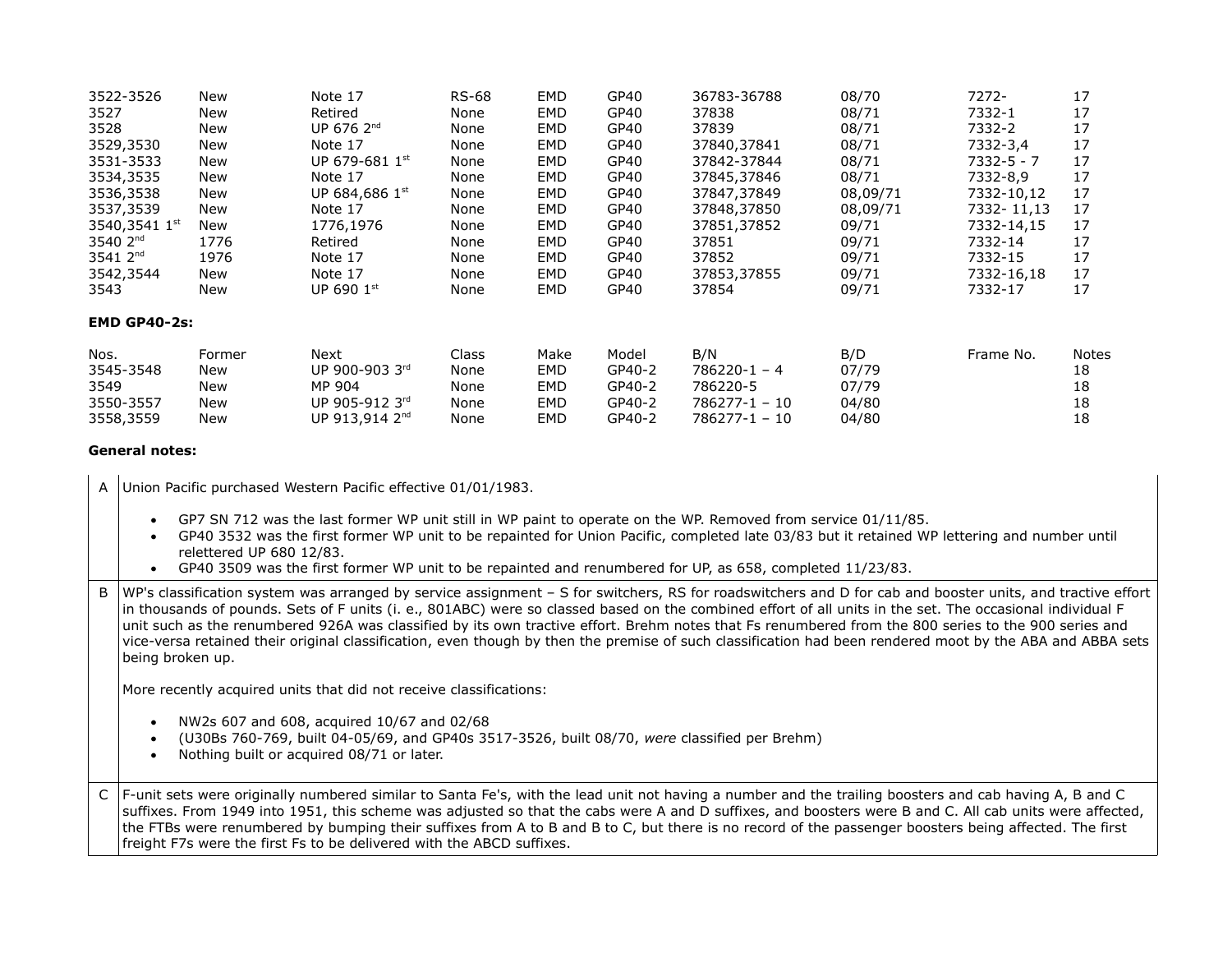D WP's only capital rebuild program sent all surviving GP35s and, evidently, GP40s 3501-3504 and 3506-3516 to Morrison-Knudsen at Boise, Idaho, for complete rebuilding. The program included nose lights, vertical headlights above the cab, air conditioning and updated electrical systems. Available sources do not document the GP40s, for photos in Clegg's two books show 3516 as built and, in 1980, with the new light package.

#### **Model notes:**

| $\mathbf{1}$  | SW1 notes:                                                                                                                                                                                                                                                                                                                                                                                                                                                                                                                                                                                                                                                             |  |  |  |  |  |  |  |  |  |
|---------------|------------------------------------------------------------------------------------------------------------------------------------------------------------------------------------------------------------------------------------------------------------------------------------------------------------------------------------------------------------------------------------------------------------------------------------------------------------------------------------------------------------------------------------------------------------------------------------------------------------------------------------------------------------------------|--|--|--|--|--|--|--|--|--|
|               | ▲ 501 nee-EMC demonstrator 906 09/39 as WP's first diesel.                                                                                                                                                                                                                                                                                                                                                                                                                                                                                                                                                                                                             |  |  |  |  |  |  |  |  |  |
|               | Dispositions:                                                                                                                                                                                                                                                                                                                                                                                                                                                                                                                                                                                                                                                          |  |  |  |  |  |  |  |  |  |
|               | $\sim$ 501 s/f/u Sacramento Northern 12/65, delivered and r# 401 11/17/1966 <sup>2,7</sup> ; retired circa 1970 and stored unserviceable at Stockton <sup>6</sup> ; rebuilt at<br>Stockton <sup>6</sup> and s/f/u Corn Products Corporation, Stockton, California <sup>6</sup> 1980 <sup>2</sup> or 1981 <sup>6,7</sup> ; donated to Feather River Rail Society Museum, Portola,<br>California 09/87 and restored to original WP livery <sup>6</sup> .                                                                                                                                                                                                                 |  |  |  |  |  |  |  |  |  |
|               | 502 s/f/u Sacramento Northern 12/65, delivered and r# 402 03/04/1966 <sup>2,7</sup> ; retired by UP 07/81; donated to California State Railroad Museum,<br>$\blacktriangle$<br>Sacramento 10/83.                                                                                                                                                                                                                                                                                                                                                                                                                                                                       |  |  |  |  |  |  |  |  |  |
|               | $\sim$ 503 retired 11/05/71 and s/f/s Associated Metals, Sacramento 02/29/72.                                                                                                                                                                                                                                                                                                                                                                                                                                                                                                                                                                                          |  |  |  |  |  |  |  |  |  |
| $\mathcal{P}$ | $ S-1 $ notes:                                                                                                                                                                                                                                                                                                                                                                                                                                                                                                                                                                                                                                                         |  |  |  |  |  |  |  |  |  |
|               | "512" was painted and lettered as such by the Feather River Rail Society after acquisition from the U.S. Government Surplus Program. Its<br>$\blacktriangle$<br>history is uncertain; sources 6 and 8 identify it as former U.S. Army 7372 (Source 8 had it going to the Ogden (Utah) Museum instead of FRRS,<br>but confirmed the b/n that Source 6 typoed). But Source 6 has it as "Exx-(U. S. Army) Lone Star Defense Depot 100, ex- USA 7372," Source 8<br>has it as ex-Defense Logistics Agency 41043, nee-USA 7372, and Clegg merely says it was purchased " from the Ogden (Utah) Defense<br>Depot in 1988" without citing any former numbers or other history. |  |  |  |  |  |  |  |  |  |
|               | Dispositions:                                                                                                                                                                                                                                                                                                                                                                                                                                                                                                                                                                                                                                                          |  |  |  |  |  |  |  |  |  |
|               | 509 and 511 retired and traded to GE for U30Bs 751-7##. Clegg has both retired 12/14/67, Brehm has vacated dates of 12/29/67 and<br>$\blacktriangle$<br>11/21/67 respectively. Both s/f/u Pacific States Steel, not r# (511 r# 611 per Komansky); 509 sold to Railcar Maintenance; 511 s/f/u Corn<br>Products Corporation, "currently at Woodland, California" per Clegg, s/f/u Yolo Short Line per Komansky, not r#; was to have been r# 101 but<br>was soild instead $^{11}$ .                                                                                                                                                                                       |  |  |  |  |  |  |  |  |  |
|               | 504 retired 12/12/67, s/f/u Sacramento Northern 12/29/67, r# 405; s/f/u Quincy Railroad 04/09/73, r# 4; donated to Feather River Rail Society<br>$\blacktriangle$<br>by Quincy RR owner Sierra Pacific Industries 1997.                                                                                                                                                                                                                                                                                                                                                                                                                                                |  |  |  |  |  |  |  |  |  |
|               | 505 and 506 retired 10/22/68 and traded 10/23/68 to ST&E for NW2s 1000 and 1001, not r#. 506 was filmed in Dirty Mary Crazy Larry in 1974,<br>$\lambda$                                                                                                                                                                                                                                                                                                                                                                                                                                                                                                                |  |  |  |  |  |  |  |  |  |
|               | and was donated to Feather River Rail Society 08/1988; scrapped.<br>507 retired 07/23/70, sold to Chrome Crankshaft (dealer, Bell Gardens, California) 08/27/70; sold to ST&E. Clegg states that it was not r#, all<br>$\blacktriangle$                                                                                                                                                                                                                                                                                                                                                                                                                                |  |  |  |  |  |  |  |  |  |
|               | other sources show it having been assigned 510 but cannibalized instead. See disposition for 510.<br>508 retired 11/05/71 and s/f/s Associated Metals, Sacramento 12/04/71.<br>$\blacktriangle$                                                                                                                                                                                                                                                                                                                                                                                                                                                                        |  |  |  |  |  |  |  |  |  |
|               | 510 retired 09/05/72, s/f/u ST&E 09/08/72, r# 507 (Clegg says neither it nor 507 were r# by ST&E, see 507 disposition); scrapped 2008 10.<br>$\blacktriangle$                                                                                                                                                                                                                                                                                                                                                                                                                                                                                                          |  |  |  |  |  |  |  |  |  |
| 3             | S-2 notes and dispositions:                                                                                                                                                                                                                                                                                                                                                                                                                                                                                                                                                                                                                                            |  |  |  |  |  |  |  |  |  |
|               | 4 551,559 traded to GE for U30Bs (756-757), s/f/s Hyman-Michaels, Federal, Illinois. Brehm has both units "vacated" 10/17/68, while Clegg<br>shows 551 traded 12/14/67, no date for 559, and both sold to Hyman-Michaels 10/17/68.                                                                                                                                                                                                                                                                                                                                                                                                                                     |  |  |  |  |  |  |  |  |  |

552 and 554 1st retired 02/12/70 and 06/12/69, traded to Tidewater Southern for their S-2s 745 and 744 1st 07/70 and 06/12/69 respectively,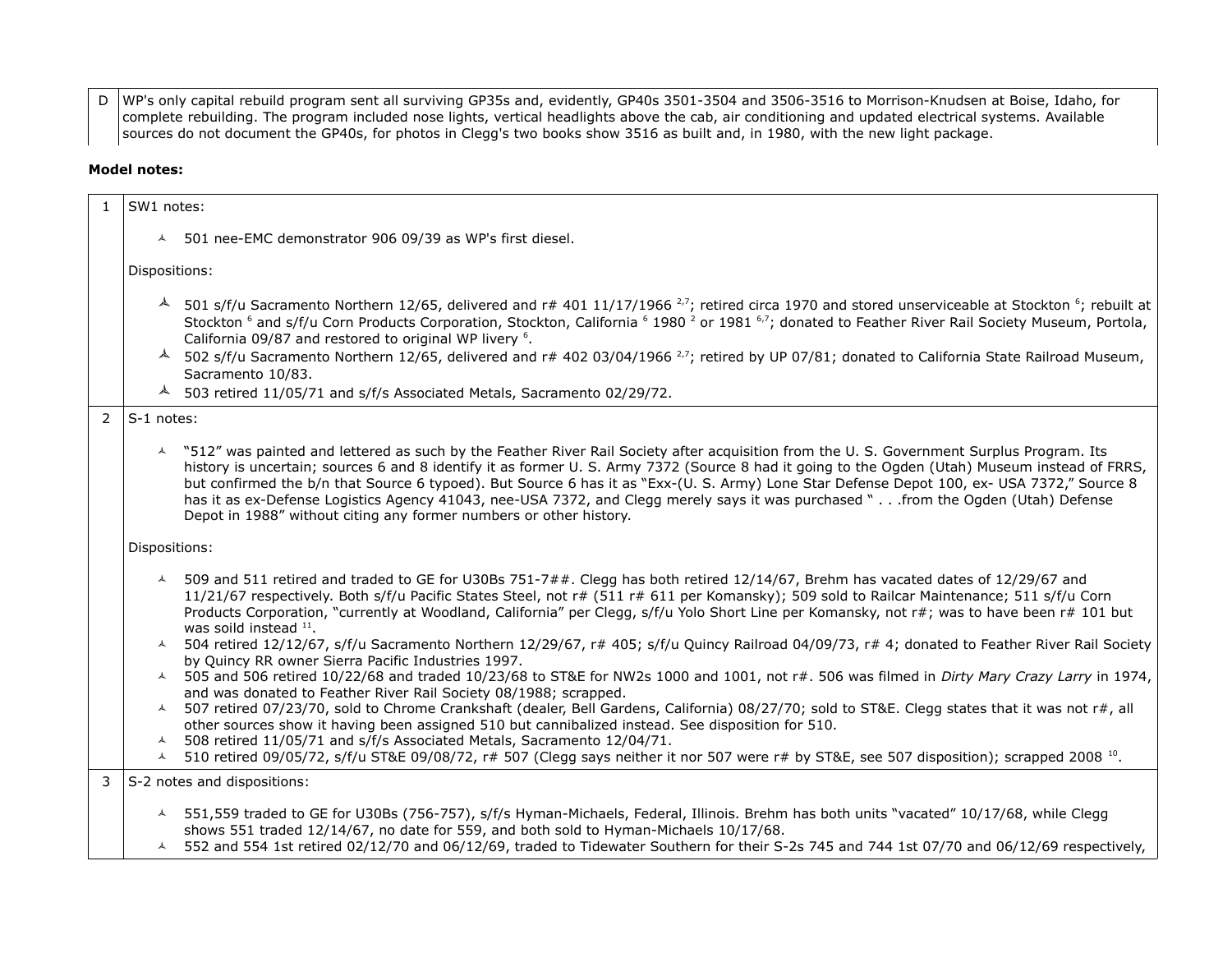|   | r# 745 and 744 2nd. TS 745 2nd s/f/cnb <sup>13</sup> (not for use as other sources say) ST&E 12/23/76, carcass scrapped 2008. TS 744 2nd s/f/u Oakland<br>Terminal 02/25/70, r# 102 <sup>12</sup> .                                                                                                                                                                                                                                                                                                                                                                                                                                                                                                                                                                                                                                                                                                                                                                                                                                                                             |
|---|---------------------------------------------------------------------------------------------------------------------------------------------------------------------------------------------------------------------------------------------------------------------------------------------------------------------------------------------------------------------------------------------------------------------------------------------------------------------------------------------------------------------------------------------------------------------------------------------------------------------------------------------------------------------------------------------------------------------------------------------------------------------------------------------------------------------------------------------------------------------------------------------------------------------------------------------------------------------------------------------------------------------------------------------------------------------------------|
|   | A TS 744 and 745 1st are former MP units, acquired 06/67 via dealer Preston W. Duffy, who acquired them 01/25/67 and early 67; 744 1st is ex-<br>1047, nee-9129, and 745 1st is exx-TP-MPT (an MP subsidiary) 1058, nee-12. They became WP 554 and 552 2nd. 552 2nd retired 07/23/70,<br>s/f/s Chrome Crankshaft, Vernon, California 11/03/70. 554 2nd s/f/u RELCO, r# 1014; s/f/s Chrome Crankshaft; Brehm also has it at GATX in<br>Colton, California (leased to them?). Brehm has 554 2nd being vacated 02/15/71, and Clegg shows it being sold directly to Chrome 02/18/71.<br>556 and 558 retired 07/23/70. 556 sold to Chrome Crankshaft 11/03/70; s/f/s Schnitzer Steel, Oakland, California 10/73. 558 sold to Chrome<br>$\blacktriangle$<br>Crankshaft 08/27/70, s/f/s Associated Metals, Benecia, California.<br>562 retired 07/29/70 s/f/u SN, r# 406; s/f/s Levin Metals, Richmond, California 03/28/74. (Not traded for SN 303 as Brhem states.)<br>$\blacktriangle$<br>$\blacktriangle$<br>555 retired 11/05/71, s/f/s Associated Metals in Sacramento 12/04/71. |
|   | 553 retired 01/15/73, s/f/s Associated Metals in Sacramento 02/15/73.<br>$\blacktriangle$                                                                                                                                                                                                                                                                                                                                                                                                                                                                                                                                                                                                                                                                                                                                                                                                                                                                                                                                                                                       |
|   | 557, 560 and 561 retired 12/23/76, s/f/u ST&E, not r#; 557,560 scrapped 2008 <sup>13</sup> , 561 cannibalized and scrapped. 557 is omitted from Source<br>$\blacktriangle$<br>10.                                                                                                                                                                                                                                                                                                                                                                                                                                                                                                                                                                                                                                                                                                                                                                                                                                                                                               |
| 4 | S-4 dispositions:                                                                                                                                                                                                                                                                                                                                                                                                                                                                                                                                                                                                                                                                                                                                                                                                                                                                                                                                                                                                                                                               |
|   | 4 563 retired 10/24/73, to Central California Traction, r# 50. FRRS states CCT traded it back to WP for Tidewater Southern RS-1 746 because CCT<br>needed more locomotive than an S-4; all other sources call the deal an outright sale. At any rate, WP sold it to Foster Farms, Livingston,<br>California 01/10/77; purchased by Feather River Rail Society members 12/96 6 and restored as WP 563.<br>564 retired 12/23/76, s/f/u ST&E 12/31/76, r# 564; scrapped 2008.<br>$\blacktriangle$                                                                                                                                                                                                                                                                                                                                                                                                                                                                                                                                                                                  |
| 5 | VO1000 dispositions:                                                                                                                                                                                                                                                                                                                                                                                                                                                                                                                                                                                                                                                                                                                                                                                                                                                                                                                                                                                                                                                            |
|   | $\sim$ 581 and 583 retired 06/22/73, s/f/u Autotrain 09/10/73 via Purdy Metals, r# 623,624.<br>▲ 582 and 585 retired 07/23/70, sold to Chrome Crankshaft, Vernon, California 08/27/70 and 11/21/70. 582 s/f/s Associated Metals, Benecia,<br>California 10/70 (Clegg does not mention Associated, only that it was scrapped 10/70). 585 scrapped by Chrome.<br>584 retired 07/17/70, s/f/u SN, r# 407; s/f/s Associated Metals, Sacramento 04/07/73. (Not traded for SN 303 as Brhem states.)<br>$\blacktriangle$<br>585 vacated 11/21/70, s/f/s Chrome Crankshaft, Vernon, California.<br>$\blacktriangle$                                                                                                                                                                                                                                                                                                                                                                                                                                                                     |
| 6 | SW9 notes:                                                                                                                                                                                                                                                                                                                                                                                                                                                                                                                                                                                                                                                                                                                                                                                                                                                                                                                                                                                                                                                                      |
|   | 4 601-606 were all in California on merger day. UP placed 601-603 in storage at Salt Lake City in July, 1983. 604-606 continued in service there<br>until replaced by "SW10s" in February, 1984, when they too were stored at Salt Lake.                                                                                                                                                                                                                                                                                                                                                                                                                                                                                                                                                                                                                                                                                                                                                                                                                                        |
|   | Dispositions as WP 601-606:                                                                                                                                                                                                                                                                                                                                                                                                                                                                                                                                                                                                                                                                                                                                                                                                                                                                                                                                                                                                                                                     |
|   | △ 601-603 retired by UP 09/83. 601 and 603 were rebuilt to "SW10s" 11/84, r# 1271 and 1272. 602 was s/f/u Western Co-Op Fertilizers (Calgary,<br>Alberta) 02/84.                                                                                                                                                                                                                                                                                                                                                                                                                                                                                                                                                                                                                                                                                                                                                                                                                                                                                                                |
|   | 604-606 retired by UP 04/84. 604 was cannibalized; its main generator went to the rebuild of E9A 951, and the carcass was s/f/s Pielet Brothers<br>$\blacktriangle$<br>Iron & Scrap 06/26/87 and cut up by Scrap Services 09/87. 605 and 606 were rebuilt to "SW10s" 12/84, r# 1273 and 1274, the last units<br>rebuilt in the program.                                                                                                                                                                                                                                                                                                                                                                                                                                                                                                                                                                                                                                                                                                                                         |
|   | Dispositions of UP 1271-1274:                                                                                                                                                                                                                                                                                                                                                                                                                                                                                                                                                                                                                                                                                                                                                                                                                                                                                                                                                                                                                                                   |
|   | 1274, which became 1274 1 <sup>st</sup> when "SW10" 1215 was r# 1274 2 <sup>nd</sup> 12/10/97, retired 02/06/90; s/f/u South East Kansas Railroad 10/91. Images<br>$\lambda$<br>in Source 13 shows the right side numbered 274 with space for a "1" before the number as of 06/10/93, and then the left side numbered 1274<br>with the name Bubba as of 01/01/97. Still there as of 09/11/2007. By 05/23/2009, Webb Asset Management (WAMX) had bought the line and<br>applied their reporting marks to the unit and renumbered it 1102, but otherwise not altered its appearance. Still there as of 07/31/2017 13.                                                                                                                                                                                                                                                                                                                                                                                                                                                             |

1271 retired 06/05/91, sold to Western Railway Supply, Fontana, California 10/91, then to Peoria (Illinois) Locomotive Works; s/f/u P&PU 01/93,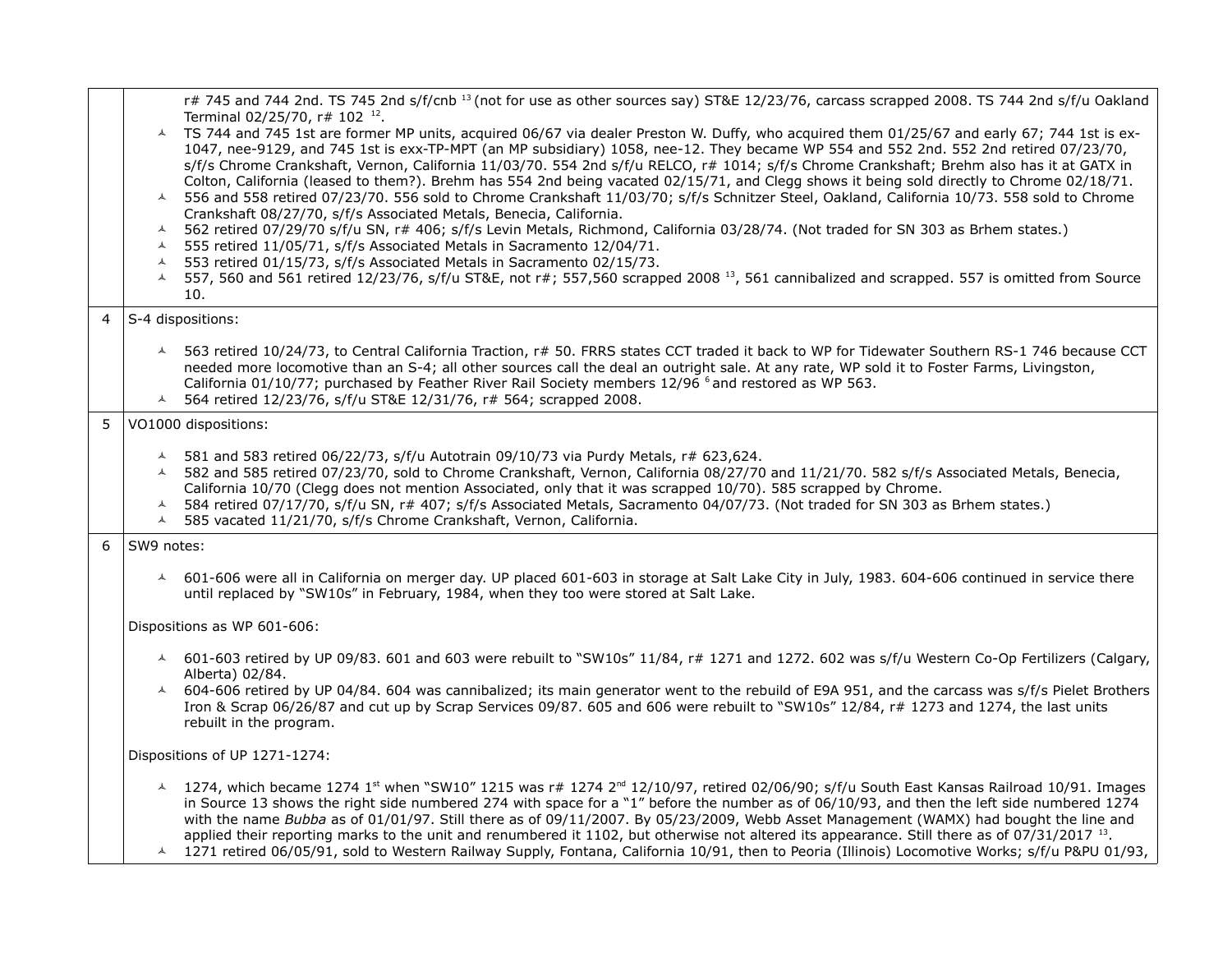|                | r# 701. P&PU was leased to Genesee & Wyoming entity Tazewell & Peoria effective 11/01/2004 15; 701 became TZPR 701, then was repainted<br>into the G&W livery and $r# 1351$ between 04/12 and 05/13. In service as of 08/2021 <sup>16</sup> .<br>4 1272 and 1273 retired 10/07/96. 1272 s/f/u Quality Aggregate, Gads Hill, Missouri 10/29/97. 1273 sold to Helm Financial 02/97 and moved to<br>Metro East Industries in East St. Louis, Illinois. Not on available Helm rosters.          |  |  |  |  |  |  |
|----------------|---------------------------------------------------------------------------------------------------------------------------------------------------------------------------------------------------------------------------------------------------------------------------------------------------------------------------------------------------------------------------------------------------------------------------------------------------------------------------------------------|--|--|--|--|--|--|
| $\overline{7}$ | NW2 notes:                                                                                                                                                                                                                                                                                                                                                                                                                                                                                  |  |  |  |  |  |  |
|                | $\blacktriangle$<br>Brehm has order number E-308 for both units. EMD Trainweb does not have an order number for 607.                                                                                                                                                                                                                                                                                                                                                                        |  |  |  |  |  |  |
|                | $\blacktriangle$<br>608 is said to be the 1000 <sup>th</sup> locomotive built by Electro-Motive. This is not so, EMD Trainweb shows many build numbers below 599 were either                                                                                                                                                                                                                                                                                                                |  |  |  |  |  |  |
|                | not used or were applied to motor cars.                                                                                                                                                                                                                                                                                                                                                                                                                                                     |  |  |  |  |  |  |
|                | 4 607 and 608 are ex-ST&E 1000 and 1001 10/22/68 (Strack has 1969), received in trade for S-1s 505 and 506 after the NW2s were found to be<br>too rough on the track and unreliable as well after ST&E acquired them from UP upon their retirement by UP 07/66. 1000 is ex-UP 1000, nee-<br>EMC demonstrator 889 03/40; 1001 is nee-UP 1001. WP rebuilt them both with 1200hp 567B engines <sup>6</sup> .                                                                                   |  |  |  |  |  |  |
|                | Dispositions:                                                                                                                                                                                                                                                                                                                                                                                                                                                                               |  |  |  |  |  |  |
|                | 4 607 vacated 05/11/73, s/f/u Sacramento Northern 06/22/73, not r#; retired by UP 09/83 and donated to the "Heber Creeper" Deer Creek<br>Scenic Railroad, Heber, Utah. 05/84, delivered early 08/84 and restored as UP DS1000; conveyed to state-owned Heber Valley Railroad<br>07/01/92 after the Heber Creeper shut its doors 01/31/91; sold to Nevada State Railroad Museum, Boulder City, Nevada 1992, delivered 08/93;<br>rebuilt and repainted as Nevada Southern 1000 <sup>3</sup> . |  |  |  |  |  |  |
|                | 4 608 also retired by UP 09/83, donated to Feather River Rail Society 12/84, restored as WP 608 in orange paint and informally nicknamed Bing<br>for its "va-va-va-voom" sound when moving from a dead stop, reminding someone of Bing Crosby.                                                                                                                                                                                                                                              |  |  |  |  |  |  |
| 8              | GP7 notes:                                                                                                                                                                                                                                                                                                                                                                                                                                                                                  |  |  |  |  |  |  |
|                | Pre-merger dispositions:                                                                                                                                                                                                                                                                                                                                                                                                                                                                    |  |  |  |  |  |  |
|                | A 711 and 712 s/f/u Sacramento Northern 07/30/71 and 07/16/71, not r#; traded to SN for their F3s 301AD for use as trade-ins on GP40s 3527-<br>3544 24.                                                                                                                                                                                                                                                                                                                                     |  |  |  |  |  |  |
|                | ↓ 702 retired 03/81 and cannibalized; vacated 07/01/81 per Brehm and s/f/s Levin Metals 05/82 per Strack; was still on the property and<br>scrapped by UP per Strack.                                                                                                                                                                                                                                                                                                                       |  |  |  |  |  |  |
|                | Post-merger dispositions, per Strack except as noted:                                                                                                                                                                                                                                                                                                                                                                                                                                       |  |  |  |  |  |  |
|                | ▲ 713 assigned UP 115; retired 10/26/83, donated to Pacific Locomotive Association, Castro Point, California 09/84.<br>△ 708 assigned UP 108; retired 08/01/84, donated to Feather River Rail Society 10/84.<br>A SN 711 r# UP 113 2 <sup>nd</sup> 08/29/84; retired 10/84, s/f/s Erman Corporation, Turner, Kansas 08/85.<br>$\sim$ 709 r# UP 110 2 <sup>nd</sup> 09/25/84; retired 12/84 and s/f/s St. Louis Auto Shredding 11/12/85.                                                     |  |  |  |  |  |  |
|                | All the remaining units were retired 03/18/85:                                                                                                                                                                                                                                                                                                                                                                                                                                              |  |  |  |  |  |  |
|                | 701, 703-706 and 710 (assigned UP 100-102, 104, 105 and 111) were sold to Mountain Diesel Transport 07/87 and shipped in early September to<br>storage on the Great Western Railway, Longmont, Colorado. Subsequent dispositions:                                                                                                                                                                                                                                                           |  |  |  |  |  |  |
|                | A 701 was reconditioned by Great Western and leased to the Dry Valley Railroad, Soda Springs, Idaho 03/88; wrecked 09/02/88 at Dry Valley,<br>Idaho, and scrapped on site.                                                                                                                                                                                                                                                                                                                  |  |  |  |  |  |  |
|                | $\sim$ 703, 705 and 710 s/f/u Great Western 08/87, not r#; 703 and 705 s/f/u Arizona Central 05/89, not r# 4,17. Still there 07/1995 18.                                                                                                                                                                                                                                                                                                                                                    |  |  |  |  |  |  |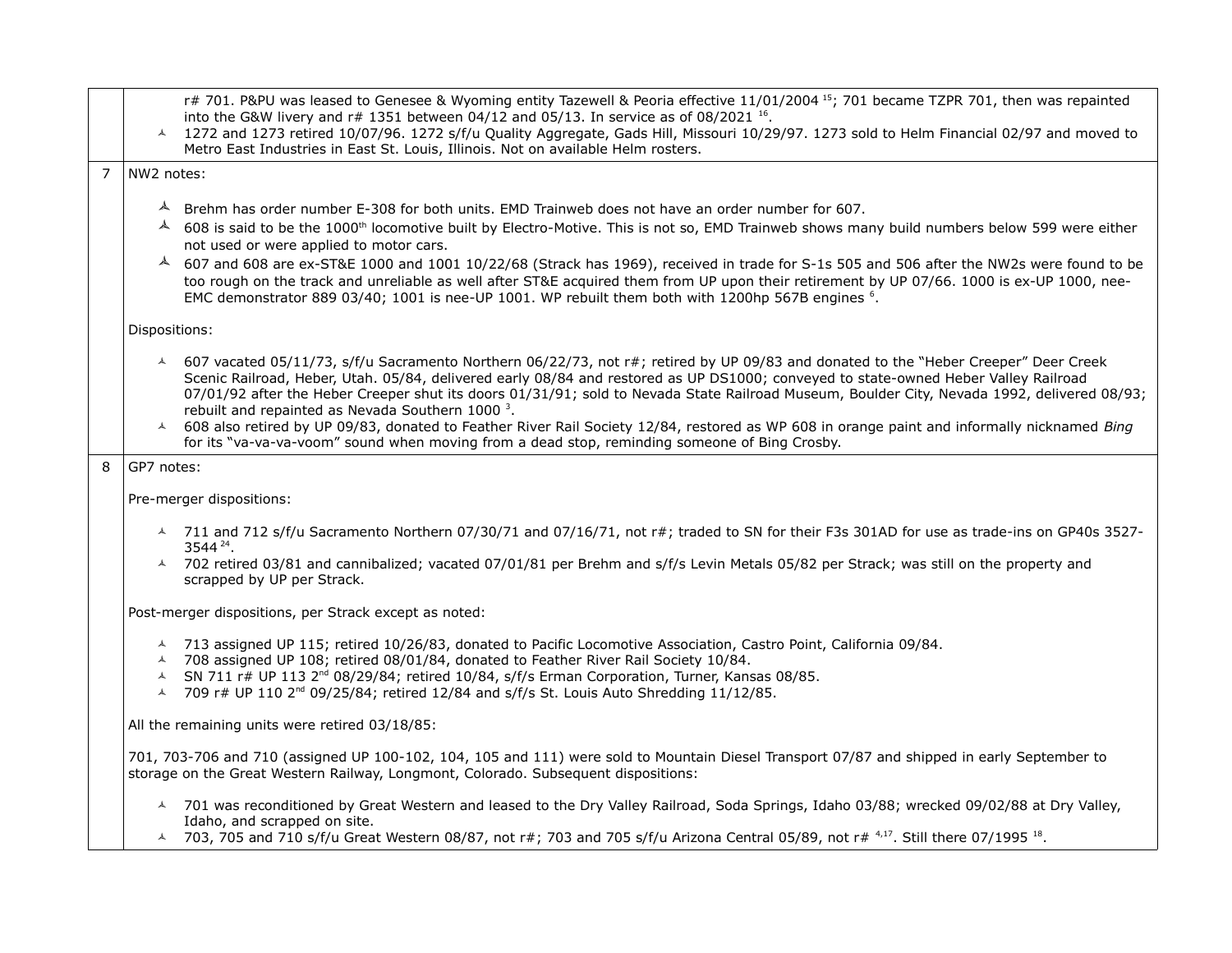|                             |  | A 704 was moved to Denver, Colorado in March, 1989. Strack has no further information; Source 17 has it going to Great Western as well. |  |
|-----------------------------|--|-----------------------------------------------------------------------------------------------------------------------------------------|--|
| $\sim$ $\sim$ $\sim$ $\sim$ |  |                                                                                                                                         |  |

 $\lambda$  706 s/f/u Tennessee Southern by 09/90<sup>4</sup>, not in any other resources.

As for the rest:

- $\sim$  707 assigned UP 106, donated to Feather River Rail Society 01/87, delivered 03/87?
- 712 assigned UP 114, donated to Bay Area Electric Railway Association's Western Railway Museum, Rio Vista Junction, California 07/85.

9 Pre-merger GP9 dispositions:

- 730 wrecked at Beowawe, Nevada, 09/21/63, traded to EMD for GP35s.
- 726 wrecked at Keddie, California, 05/20/70; cannibalized, with its engine going into F7A 920D; carcass traded to EMD for GP40s.

Post-merger notes:

Komansky disagrees with Strack and Clegg on the numbers UP assigned to the GP9s:

- They agree on 725 being renumbered to 300. It was the last fully-lettered original WP unit to operate on the WP; it was shut down 01/08/85 and sent to North Platte for repainting.
- Strack and Clegg agree on 729/31/32 being renumbered to 304/06/08. Komanesky does not have them being renumbered.
- As for 726-728 and 730, Komanseky shows 727 and 728 being assigned 301 and 302, but 726 and 730 not being assigned UP numbers because of their having been retired well before the merger. However, Strack states that they were in fact all assigned numbers, with 726-728 and 730 being assigned 301-303 and 305, and none were assigned 307 because the original UP 307 was still in service. Clegg has no information on UP numbers that were assigned but not applied.

#### Post-merger dispositions:

- WP 727 retired 02/84, restored by UP to original orange and silver and donated with former WP caboose 437 to the City of Elko, Nevada, 09/84 for display, delivered 11/84.
- WP 728 retired 07/09/84, s/f/s Erman Corporation 03/85. Strack's notes have this company in Erman, Kansas; probably a typo for Turner, KS, per disposition of former SN 711.

UP 300/06/08 retired 05/85 and 304 06/85; all were sold to Precision 07/18/85 and stored at Council Bluffs until mid March 1986, then sold to Helm and leased to Iowa Interstate 08,09,08,10/86, not r#. Subsequent dispositions:

- 300 and 306 leased to Kansas Southwestern 03/91, returned to IAIS in 1992; out of service by 1994; sold to Feather River Rail Society 11-12/95.
- 304 wrecked and retired 10/87; cannibalized to the frame and cab by 08/89.
- 308 wrecked 08/88; cannibalized, with long hood going to repair wrecked GP9 309; only the frame and cab remained by 08/89.

10 U30B notes and dispositions:

Trade-ins:

- For 751-755: S-1s 509,511; F3B 802B; F7A 922D; F7B 913C.
- For 756-759: S-2s 551,559; F7Bs 917B, 921C.
- For 760-769: F7As 913D/19A/24A; F7Bs 915B/16C/17C/19BC/20C/23B.
- For 770,771: F3A 925D; F7B 914B.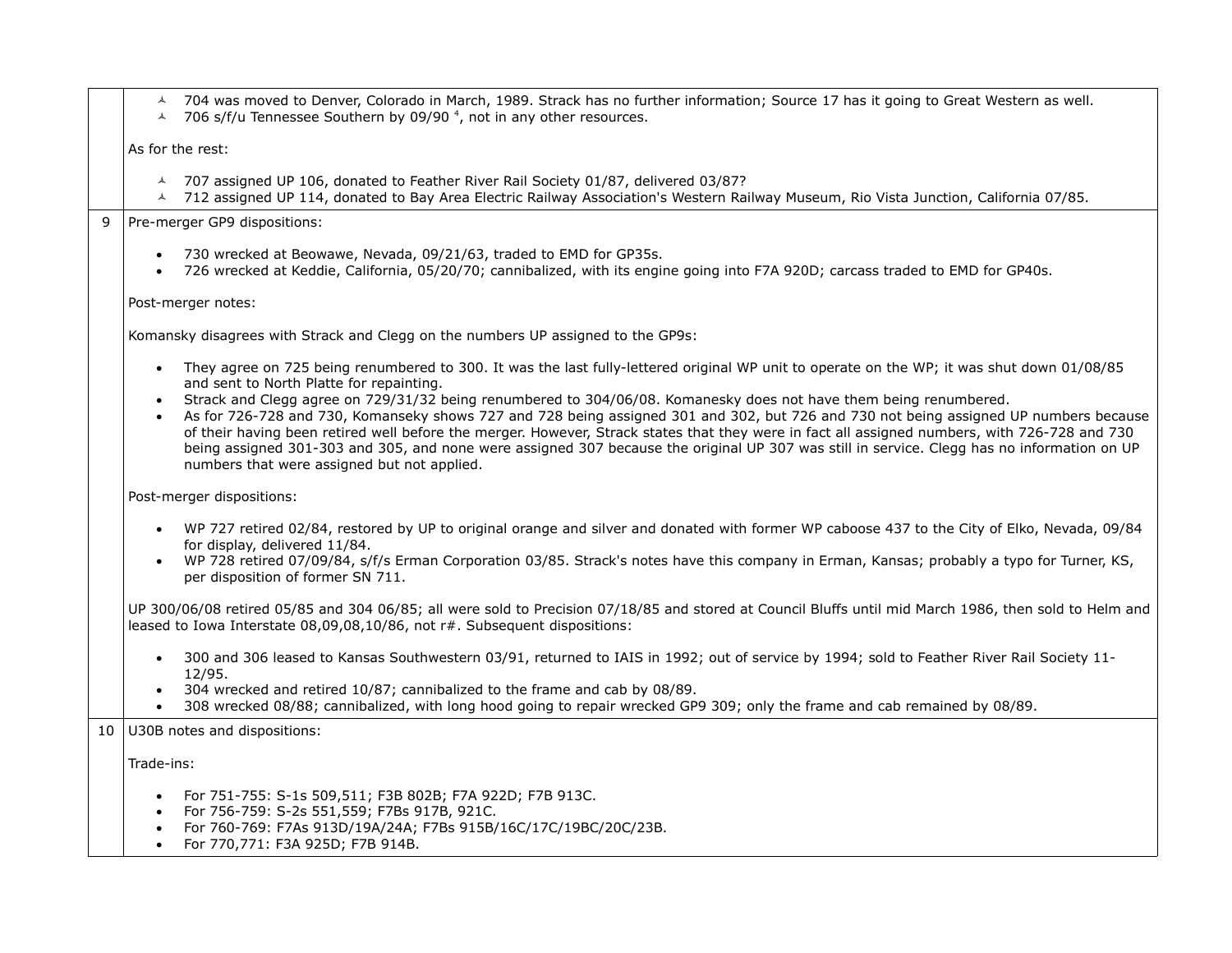Pre-merger:

- The first WP U30Bs were purchased after careful comparison of operating efficiencies and projected maintenance costs between them and SD45s. Five U30Bs could be had for the price of four SD45s, and WP's were so heavily ballasted to provide optimum tractive effort that they were the heaviest B-B locomotives ever built <sup>6</sup>.
- "The Western Pacific U30Bs were built with traded-in EMD Blomberg trucks and equipped with GE 752 motors, but GE extensively modified those truck frames to shoehorn their 752 motor into the frame. The journal pedestals were also "opened" to accommodate large journal adapters, as the WP U30Bs weighed 288,000 pounds and had 7"x13" roller bearing journals instead of the usual 6-1'2" x 12" journals" (all per Strack). The question of where the trucks for two units each in the 751-755 and 756-759 orders originated is unanswered, since two Alco switchers were among the trades for each order.
- 770 and 771 were originally built 06/66 as GE U30B demonstrators 303 and 304. They were upgraded to U33Bs the next summer, then to U36Bs in October 1967, and continued to demonstrate. They were downgraded back to U30Bs 07/71 and acquired by WP as 770 and 771 (all per Clegg).
- 765 wrecked on the BN 07/22/71, s/f/s Schnitzer Steel, Oakland, California 06/15/72.
- In the second of only two large-scale renumberings done by WP (the first dealing with F unit suffixes), the surviving U30Bs were renumbered 3051-3064 and 3066-3071. 770 was the first, done on 04/19/72, and 762 was the last, 12/08/72. As for the rest, 751/55/58/60/61/63/66-68 were done in May, 756/57/64 in June, 752-754 and 769 in July, and 771, 10/04/72 (all per Brehm, who only has 759 as being "renumbered at Morrison-Knudsen" without explanation).
- 3060 wrecked 10/08/77, South Seattle, Washington on the BN,. Repaired and returned to service per Strack.
- 3070 and 3071 retired 1980; cannibalized; carcasses s/f/s Associated Metals, Sacramento 03/03/81.

3051-3064 and 3066-3069 all retired 09/83 by UP and scrapped per Clegg. Strack tells a much more detailed story:

A "All remaining 18 units were removed from service in February 1983, stored at Stockton, then Portola, California, then Salt Lake City, Utah: moved to Omaha, Nebraska, to be stripped of usable parts and retired in September 1983; eight units sold to Durbano Metals were moved to Ogden, Utah, for scrapping; six units sold to St. Louis Auto Shredding were moved to East St. Louis, Illinois, for scrapping" - General Note 3 for the U30Bs.

All that follows is from Strack's notes for each unit:

- 3060 retired 07/83, scrapped by UP at Omaha 04/84 after cannibalization there.
- 3051 retired 09/83, donated to Feather River Rail Society 04/27/84, delivered 12/84 and being cosmetically restored.

All the rest were retired 10/83 and disposed of as follows:

- 3055/58/59/62/63/66/67 s/f/s Durbano Metals, Ogden, UT 06/84.
- 3057 s/f/s D. J. Joseph Company, Jewett, TX 08/84.
- 3052 s/f/s Durbano 12/84.
- 3056 and 3064 s/f/s St. Louis Auto Shredding, East St. Louis, IL 01/85.
- 3053/54/61/68 s/f/s St. Louis Auto Shredding 01/08/88.
- 3069 cannibalized (cab and carbody parts) to repair wrecked C30-7 2412 at Salt Lake City Shops; carcass s/f/s Southwest Railroad Car Parts, Longview, Texas and delivered 03/88. (Elsewhere in his material, Strack also notes that it may have gone to GE in Montreal as a core for the Super 7 program.)

11  $F3$ , F7 and FP7 notes: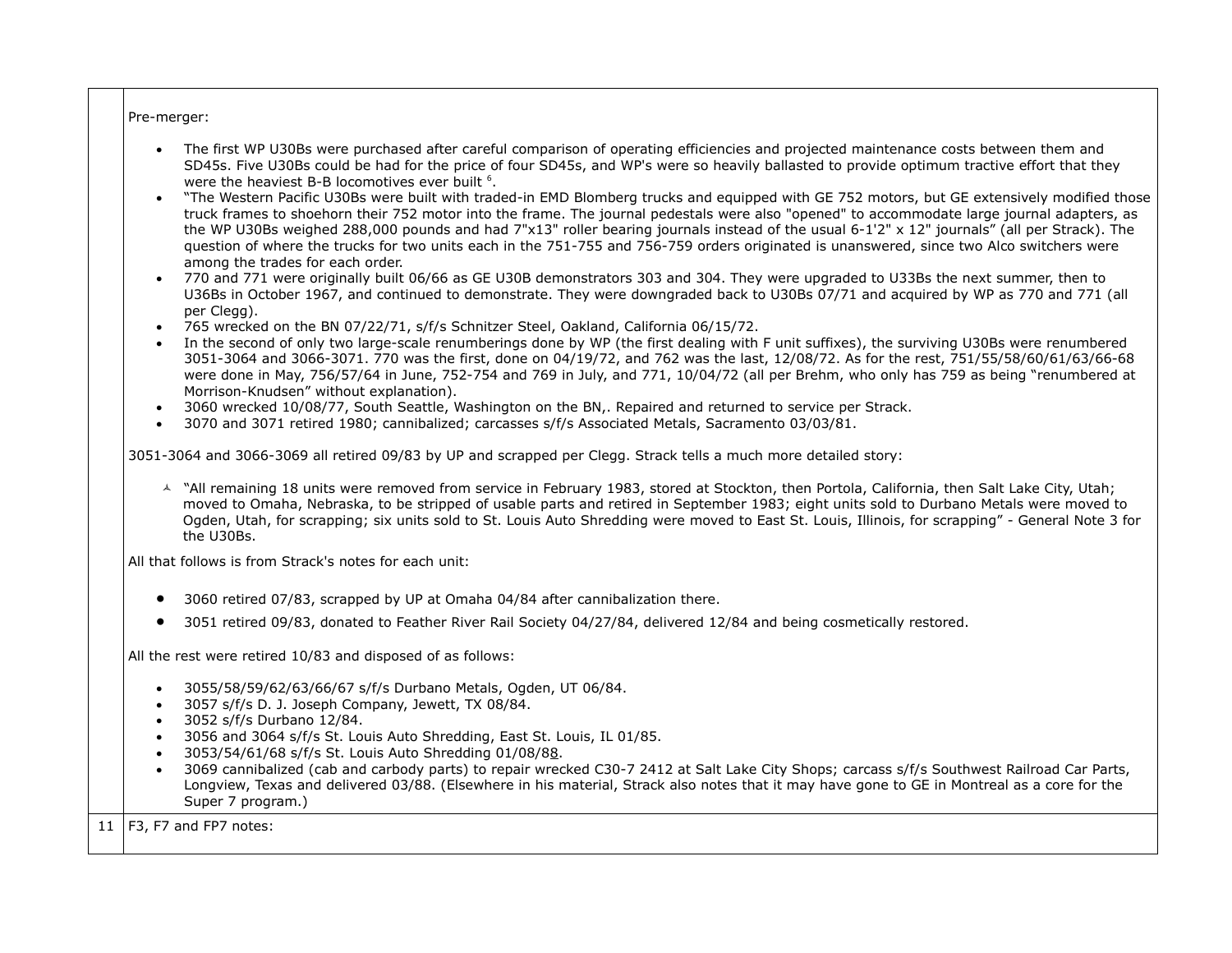- The three main sources for information on the F units have too many disagreements about details of renumberings, retirements and so forth to fully enumerate. What follows is the best synthesis of their information this compile can generate.
- Specific frame numbers are not available for many F-units.
- 801D's history is a bit unclear. It is ex-SN 303, nee-NYO&W 503 in 1957. It was not received in trade for any WP units, as stated by Brehm. Brehm has it becoming WP 801D 08/02/57, Clegg "In WP Service Date" 11/57.
- 920D was repowered with the engine from wrecked GP9 726 after 05/20/70. No information is available about whether or not the engine rating was changed. It was also equipped with a very large pilot plow for service on the High Line.

WP performed a number of minor renumberings of F units, particularly between freight and passenger units:

- 1950-51 801-803 r# 801A-803A
- 04/11/51 804C,805C r# 804D,805D
- $\bullet$  06/14/67 920B 1st r#806B
- 07-08/68 801D r# 926A
- 07/68 801A r# 925A
- 07/05/68 802A r# 925D
- $\bullet$  04/12/70 805B 1<sup>st</sup> and 915C 1<sup>st</sup> swapped numbers.
- 04/14-17/70 804D 1st and 916D 1st swapped numbers.
- $\bullet$  04/21/70 804A 1<sup>st</sup> and 915A 1<sup>st</sup> swapped numbers.
- $\bullet$  04/05/71 806B r# back to 920B 2<sup>nd</sup>
- $\bullet$  09/71 918A 1st and 922A 1st swapped numbers.
- $\bullet$  10/20/71 913A 1<sup>st</sup> and 920A 1<sup>st</sup> swapped numbers.
- $\bullet$  07/01/75 913A/15D/17D/18D/21D r# 913/15/17/18/21.

In the number swaps, one unit was usually retired very soon after the renumbering.

#### Dispositions:

- 916A and 924D wrecked 09/21/63 at Beowawe, Nevada; retired 03/22-23/65 and traded for GP35s 3021 and 3022 03/24/65.
- 922D retired 07/11/67, traded to GE for U30Bs 751-755 11/18/67.
- 917A and 923A retired, sold to Mt Newman Mining in Western Australia 10/25/67 via Bechtel (contractor for railroad construction?), r# 5450, 5451; 5450 preserved by Pilbara Railroad Society.
- 802B and 913C retired 11/16/67 and traded to GE for U30Bs 751-755 11/18/67; Source 21 claims 913C was then s/f/s Precision but that Precision says it wasn't.
- 921C retired 07/18/68, traded to GE for U30Bs 756-759; s/f/cnb Wellsville, Addison & Galeton; carcass scrapped at Galeton, Pennsylvania in the late 1980s, the last surviving WP B unit.
- 917B retired and traded to GE for U30Bs 756-759 10/11/68.
- 913D/15B/16C/17C/19ABC/20C/23B/24A all retired 02/28/69, traded to GE for U30Bs 760-769 06-07/69. Reich has all sold to Precision; all scrapped, except for 916C, which was sold to PC for trade-in credit to EMD.
- $\bullet$  804A 2<sup>nd</sup> and 805B 2<sup>nd</sup> retired 06/03/70 and traded to EMD for GP40s 3517-3526 (805B in October)
- $\bullet$  804D 2<sup>nd</sup>/01B/03C and 926A retired 07/01,07,08 and 27/70 respectively, traded to EMD for GP40s 3517-3526 10/20/70.
- 925D and 914B retired 02/16 and 02/12/71 respectively, traded to GE for U30Bs 770 and 771 02/16/71.
- $918B$  and 922B, retired 06/15/71 and traded to EMD for GP40s 3527-3544 06/18/71.
- 919D, 921A and 922C retired 07/12/71, traded to EMD for GP40s 3527-3544 07/71.
- 923D retired 07/21/71, traded to EMD for GP40s 3527-3544 07/71.
- 913B retired 09/03/71, traded to EMD for GP40s 3527-3544 09/04/71.
- 801C and 925A retired 09/04/71, traded to EMD for GP40s 3527-3544 09/04/71 and 10/20/71 respectively.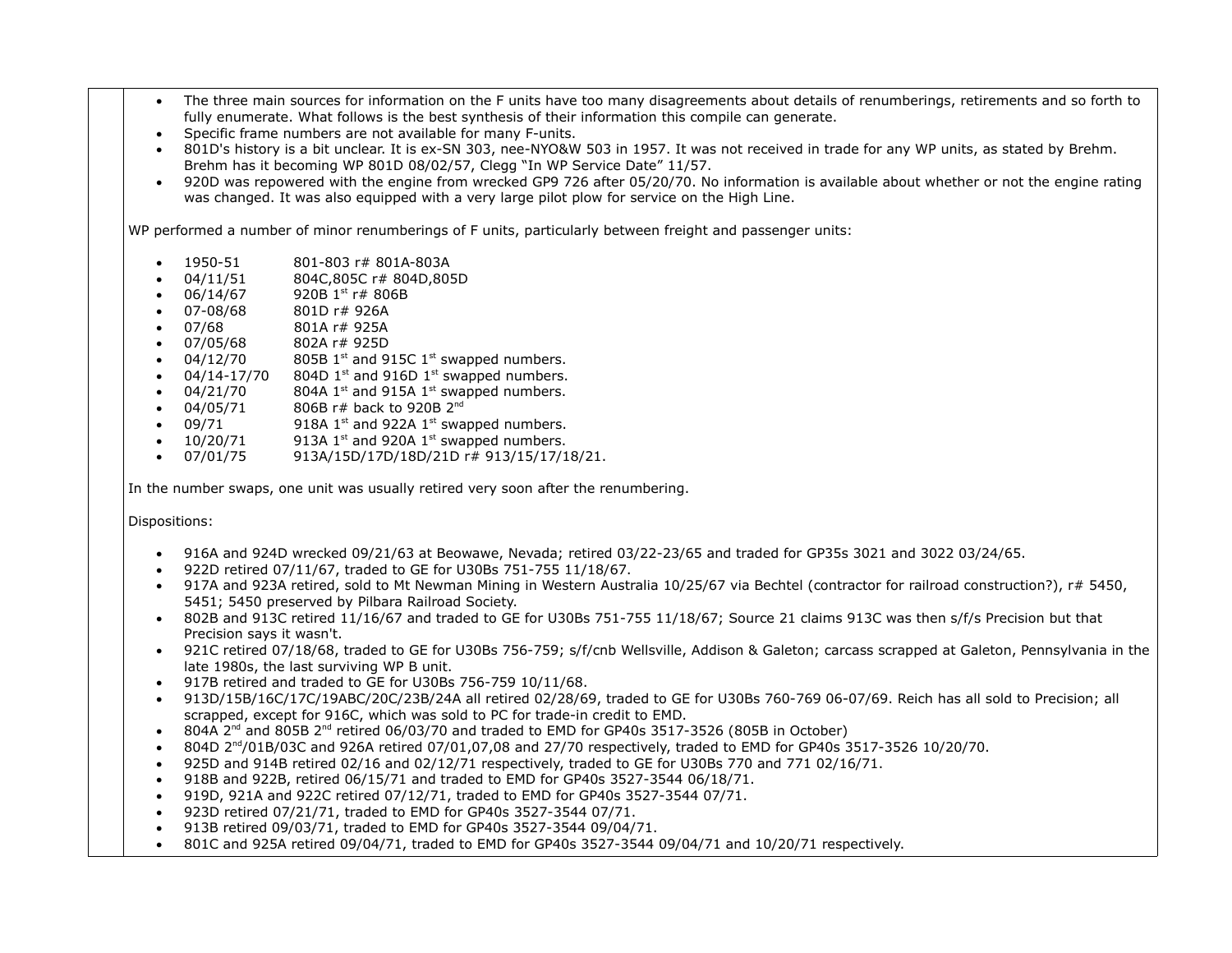- $\bullet$  803A, 803B and 922A 2<sup>nd</sup> retired 09/23/71, traded to EMD for GP40s 3527-3544 09/71.
- 802C and 805C retired 10/11/71, traded to EMD for GP40s 3527-3544 10/71.
- $\bullet$  914D and 920A 2<sup>nd</sup> retired 10/20/71 traded to EMD for GP40s 3527-3544 10/71.
- $\bullet$  916B/24B/20B 2<sup>nd</sup> retired 03/06,06 and 08/72 respectively, traded to GE for U23Bs 2251-2265 03/72.
- 804B retired 03/10/72, traded to GE for U23Bs 2251-2265 04/72.
- 920D (wrecked 11/07/71 at Westwood, California) and 924C retired 03/20/72, traded to GE for U23Bs 2251-2265 05/72.
- 921B retired 05/30/72, traded to GE for U23Bs 2251-2265 06/16/72.
- 915A 2<sup>nd</sup> wrecked 05/19/72 at Pollock, California, retired 06/02/72, traded to GE for U23Bs 2251-2265.
- $\bullet$  915C 2<sup>nd</sup> and 923C retired 06/05/72, traded to GE for U23Bs 2251-2265 06,07/72.
- 805A and 916D 2<sup>nd</sup>, retired 08/24/72, traded to GE for U23Bs 2251-2265 09/13/72 and 08/72 respectively; 805A s/f/u Wellsville, Addison & Galeton, not r#; transferred to Louisiana & Northwestern 08-09/76, r# 49  $^{19,20}$ ; purchased by and for Feather River Rail Society in 1987 and restored to full orange and silver as 805A, the last WP California Zephyr locomotive in existence <sup>6</sup>.
- $914C$ , 918A 2<sup>nd</sup> and 918C retired 09/01/72, traded to GE for U23Bs 2251-2265 09/13/72.
- 914A retired 09/22/75 after electrical fire 08/09/72, s/f/s Purdy Metals, Chehalis, Washington 10/21/75.
- 915 retired 04/06/79, s/f/s Associated Metals in Sacramento 04/08/79.
- 913 retired 05/05/81, donated to California State Railroad Museum, Sacramento 05/10/81.
- 918 retired 06/81, donated to the Pacific Locomotive Association
- 917 and 921 retired by UP 07/83 and repainted into slightly modified WP orange and silver as 917D and 921D by the UP North Platte shops. 917D donated to the Bay Area Electric Railroad Association's Western Railroad Museum at Rio Vista Junction, California, delivered 10/83; traded to Feather River Rail Society, Portola, California, in 2005. 921D was donated to the Greater Portola (California) Area Chamber of Commerce for the Portola Railroad Museum, which became the Feather River Rail Society, upon its dedication 08/83.

12  $|FT$  notes:

- WP never broke up its semi-permanently coupled FTA-FTB pairs.
- 901AB swapped numbers 05/05/60 with 902AB respectively.

Dispositions (ignoring the second and third use of many suffixes, since none were retired before renumberings):

- 901ABCD retired 04/20/60, traded to EMD 05/31/60 for 2007-2010.
- 907ABCD retired and traded to EMD 10/24/63 for 3001-3010.
- 903ABCD and 910AB retired 12/16/63; 903ABCD traded to EMD for 3001-3010 (910AB 03/64).
- 902ABCD retired 04/23/64 per Brehm and Clegg, traded to EMD for 3001-3004 per Brehm, "GP35s" per Clegg. Reich has no retirement date(s), and shows them traded for "3013-3022 and 3501-3510."
- 904AB, 905AB retired 11/25/64, traded to EMD "as parts credit" per Brehm and Clegg, for "3013-3022 and 3501-3510" per Reich,
- 909AB and 911AB retired 04/03/65, traded to EMD 04/05/65 for 3015-3018.
- 904CD, 912CD retired 04/12/65, traded to EMD for 3013-3022 04/14/65.
- 906CD, 908CD, 911CD retired 05/21/66, traded to EMD for 3501-3510 05/21-27/66.
- 906AB, 910CD retired 05/27/66, traded to EMD for 3501-3510 05/29/66.
- 905CD, 908AB, 909CD retired 03/28/67, traded to EMD for 3511-3516 03/29/67.

13 SW1500s 1500-1503 r# UP 1500-1503 2<sup>nd</sup> 05,04,04/84; r# 1315-1317 11/24/88, 06/01/88 and 08/20/87; purchased b y UP on lease expiration 01/03/89; r# UPY 1040-1042 09/17/04, 02/03/04 and 08/10/01.

14 GP20 notes and dispositions:

Trade-ins: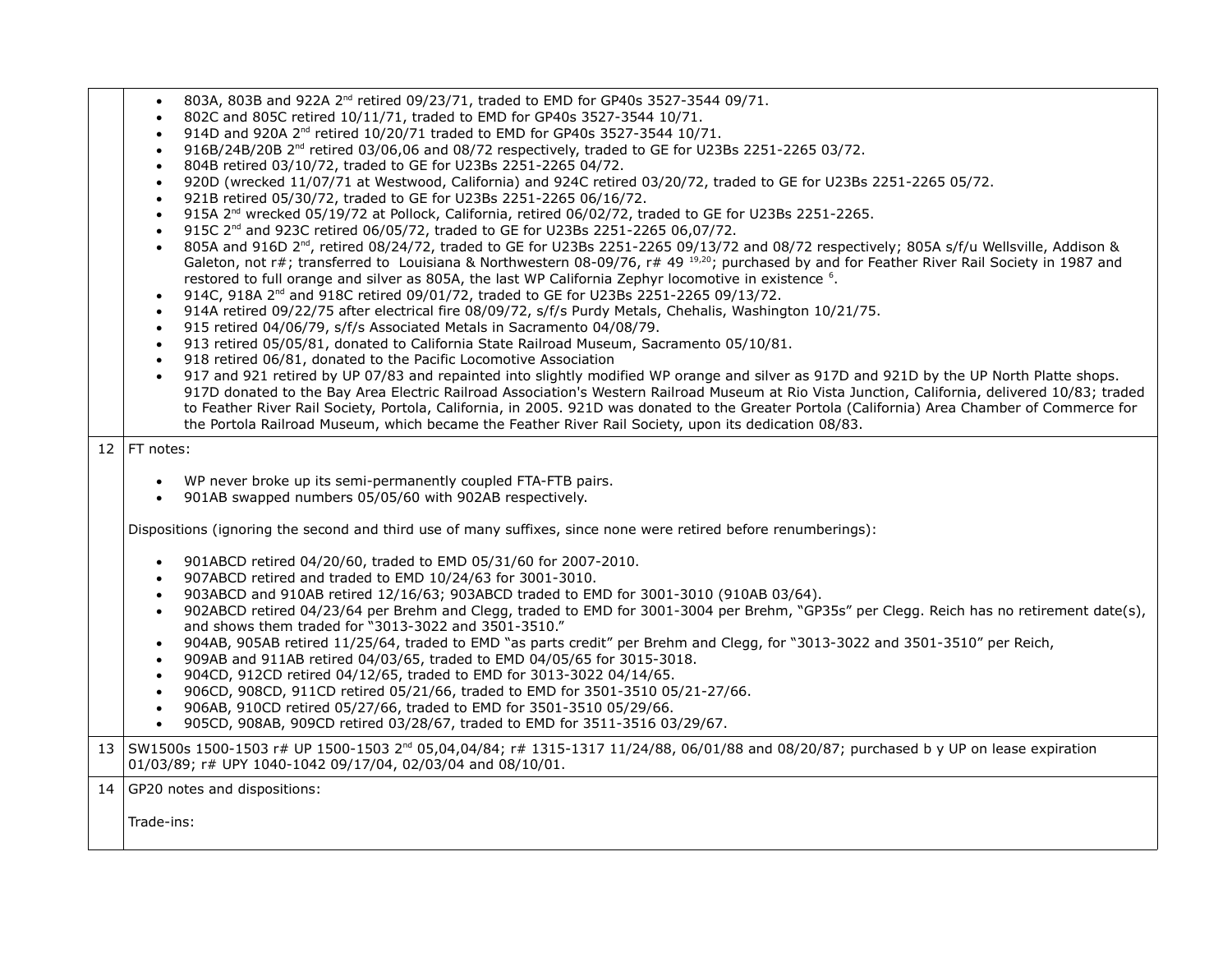- For 2001-2006: None.
- For 2007-2010: FTs 901ABCD.

All of the surviving GP20s were stored unserviceable at Salt Lake City starting 02/83. 2009 was repaired at Salt Lake Shops 09/84, painted and renumbered 488  $2^{nd}$  at North Platte 09/15/84. The rest remained in storage at Salt Lake until 06/86, when their traction motors were removed and they were moved to Ogden for storage. 488  $2^{nd}$  was removed from service 01/12/85 due to turbocharger failure.

Dispositions:

- 2003 wrecked 09/21/63 at Beowawe, Nevada, traded to EMD 09/14/64 for GP35s 3011 and 3012.
- 2008 retired by UP 07/83, scrapped 1985.

The rest were all retired 03/18/85. Dispositions:

- 2001 donated by UP to Feather River Rail Society 06/85, delivered 07/85.
- 2008 s/f/s Durbano, Ogden, Utah 11/85.
- $\bullet$  UP 488 2<sup>nd</sup> s/f/s St. Louis Auto Shredding 11/12/85.
- 2002 sold to RELCo 03/88; nose chopped, r# 2001 by 07/15/88; leased to Exxon Chemical (later Exxon-LaBarge and ExxonMobile) Shute Creek Gassification Plant northeast of Kemmerer, Wyoming 09/88, still there 03/2005.
- 2004-2007 and 2010 sold to Precision in 1988; on property until scrapped by National Railway Equipment (heir to Precision) in 2003.

#### $15$  U23B notes:

Tradeins: F7As 916D 2<sup>nd</sup>/18A 2<sup>nd</sup>/20D; F7Bs 804B, 914C/15C 2<sup>nd</sup>/16B/18C/20B 2<sup>nd</sup>/21B/23C/24BC; and FP7s 805A, 915A 2<sup>nd</sup>, 916D 2<sup>nd</sup>. The U223Bs used EMD truck frames, modified to accommodate GE traction motors.

Dispositions:

- $\bullet$  2256 wrecked 11/17/79 at Devil's Slide, Utah on UP, sold to UP 02/14/80, retired 05/06/80, scrapped by UP at Omaha 07/81.
- 2259 wrecked 09/12/81 at Deeth, Nevada, retired 10/06/81, scrapped on site. (Strack says UP assigned it 527 because it was still on the property at merger time!)

The survivors (and retired 2259) were assigned UP 520-533, but were never renumbered. They were removed from service 02/83 and stored at Salt Lake, then sent to North Little Rock and assigned MP 4538-4552. MP retired them 07/24/85, and they remained stored at North Little Rock. UP finally retired them for good 11/19/1987 and kept them at North Little Rock until sale by lessor First Security Bank of Utah to GE 02/88. GE rebuilt them into Super 7-23Bs, using the same build numbers. 2263 became prototype GECX 2000 at Erie, completed 03 or 04/89. At the same time, 2251 and 2257 were rebuilt to GECX 2001 and 2002 by Morrison-Knudsen at Boise, Idaho. The rest were rebuilt at GE's former MLW plant in Montreal and sold to Monongahela as follows:

- 2254, to Monongahela 2300 09/89.
- 2255, to Monongahela 2301 10/89.
- 2252 and 2258, to Monongahela 2302 and 2303 11/89.
- 2253 and 2264, to Monongahela 2304 and 2305 12/89.
- 2260 and 2262, to Monongahela 2308 and 2307 02/90.
- 2261 and 2265, to Monongahela 2309 and 2310 03/90.

GECX 2001 was also sold to Monongahela 02/90, r# 2306.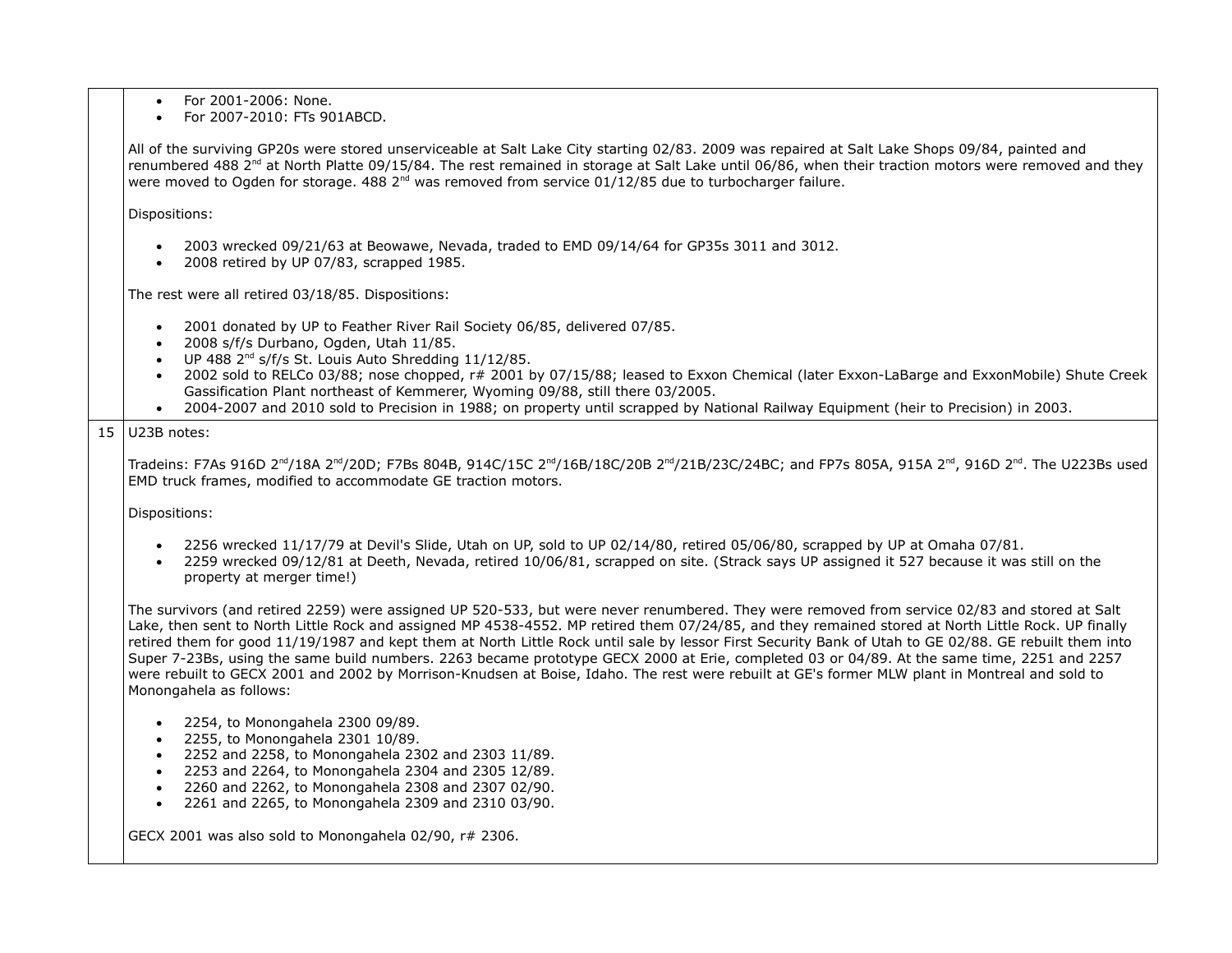|    | Monongahela was merged into Conrail 05/01/93, and 2300-2310 became CR 2030-2040 2 <sup>nd</sup> . All units passed into CSX and NS ownership 06/01/99, with<br>2030/32/36/39 becoming CSX 3193-3196 and 2031/33-35/37/38/40 becoming NS 4093-4099 (All from Source 22).                                                                                                                                          |
|----|------------------------------------------------------------------------------------------------------------------------------------------------------------------------------------------------------------------------------------------------------------------------------------------------------------------------------------------------------------------------------------------------------------------|
|    | 16 GP35 notes:                                                                                                                                                                                                                                                                                                                                                                                                   |
|    | Trade-ins:                                                                                                                                                                                                                                                                                                                                                                                                       |
|    | For 3001-3010: FTs 902ABCD or 903ABCD (see Note 12); 907ABCD; 910AB.<br>For 3011 and 3012: GP9 730 and GP20 2003, both wrecked.<br>$\bullet$                                                                                                                                                                                                                                                                     |
|    | For 3013-3022: FTs 904CD, 909AB, 911AB and 912CD: wrecked F7As 916A and 924D.<br>$\bullet$                                                                                                                                                                                                                                                                                                                       |
|    | Dispositions:                                                                                                                                                                                                                                                                                                                                                                                                    |
|    | 3011 (itself a wreck replacement) and 3016 wrecked 03/28/70 at Floyka, Nevada, vacated 07/13/70, traded to EMD 06/71 for GP40s 3522-<br>$\bullet$<br>3526.                                                                                                                                                                                                                                                       |
|    | 3021 wrecked 07/16/71 at Bend, Oregon, on BN, vacated 11/12/71, s/f/s BN.<br>$\bullet$                                                                                                                                                                                                                                                                                                                           |
|    | 3007 wrecked 10/09/77 at South Seattle, Washington on BN, retired 01/24/78 and scrapped by BN.<br>3018 wrecked 09/12/81 at Deeth, Nevada, retired 10/06/81, scrapped on site but still assigned UP 796.<br>$\bullet$                                                                                                                                                                                             |
|    | After five of the 22 WP GP35s had been retired due to wrecks, 3014 and 3020 were also in a wreck 07/27/82 near Reno, Nevada. Both were repaired at<br>Salt Lake Shops; 3014 with UP 744's long hood and released as UP 793 06/85, 3020 with UP 763's long hood and MP GP38-2 2031's cab, and wasn't<br>completed as UP 798 until late 01/87.                                                                     |
|    | UP scattered the former WP GP35s across its system, then brought them back to the former WP in California to address a power shortage created by the<br>unreliability of the GP30s UP was using there. On expiration of the original lease 01/01/93, UP returned all but 782/85/86/88/89/91/93/97/98, assigning<br>them to North Little Rock. 789 and 797 were retained until 04/05/93, the rest until 12/30/93. |
|    | Post-merger dispositions:                                                                                                                                                                                                                                                                                                                                                                                        |
|    | 782/84-86/88/90-93/97-99 s/f/u Watco, Inc. 784 and 790 were assigned to the Blue Mountain Railroad, 792 and 799 to Palouse River Railroad,<br>797 to South Kansas & Oklahoma, the rest to Eastern Idaho Railroad, none r#. 792 and 799 eventually were r# WAMX 3509 and 3513 and were<br>assigned to the Pacific Sun Railroad until late 09/2020.<br>for its Eastern Idaho Railroad, not r#.<br>$\bullet$        |
|    | 783/87/94/95 s/f/u Kyle Railways, r# 2500-2503 (794 in 04/93); 2500-2502 assigned to the San Joaquin Valley Railroad, 2503 to Arizona<br>Eastern.                                                                                                                                                                                                                                                                |
| 17 | GP40 notes:                                                                                                                                                                                                                                                                                                                                                                                                      |
|    | Trade-ins:                                                                                                                                                                                                                                                                                                                                                                                                       |
|    |                                                                                                                                                                                                                                                                                                                                                                                                                  |
|    | For 3501-3510: FTs 906ABCD, 908CD, 910CD and 911CD.<br>For 3511-3516: FTs 905CD, 908CD and 909CD.<br>$\bullet$                                                                                                                                                                                                                                                                                                   |
|    | For 3517-3526: F3A 926A; F3Bs 801B and 803C; F7As 804AD 2 <sup>nd</sup> ; F7B 805B 2 <sup>nd</sup> ; and four wrecked units - GP9 726, GP35 3011 (which was<br>$\bullet$                                                                                                                                                                                                                                         |
|    | itself a replacement for a wrecked unit) and 3016, and GP40 3505.                                                                                                                                                                                                                                                                                                                                                |
|    | For 3527-3544: F3As 803A, 925A, and SN 301 and 302; F3Bs 801C, 802C and 803B; F7A 914D/19D/20A 2 <sup>nd</sup> /21A/22A 2 <sup>nd</sup> /23D; F7Bs<br>913B/18B/22BC; and FP7 805D.                                                                                                                                                                                                                               |
|    | 3540,3541 repainted and renumbered 1776, 1976 in 03/22/76 and 05/06/76 for the Bicentennial; r# back 12/02/79 and 02/21/79.                                                                                                                                                                                                                                                                                      |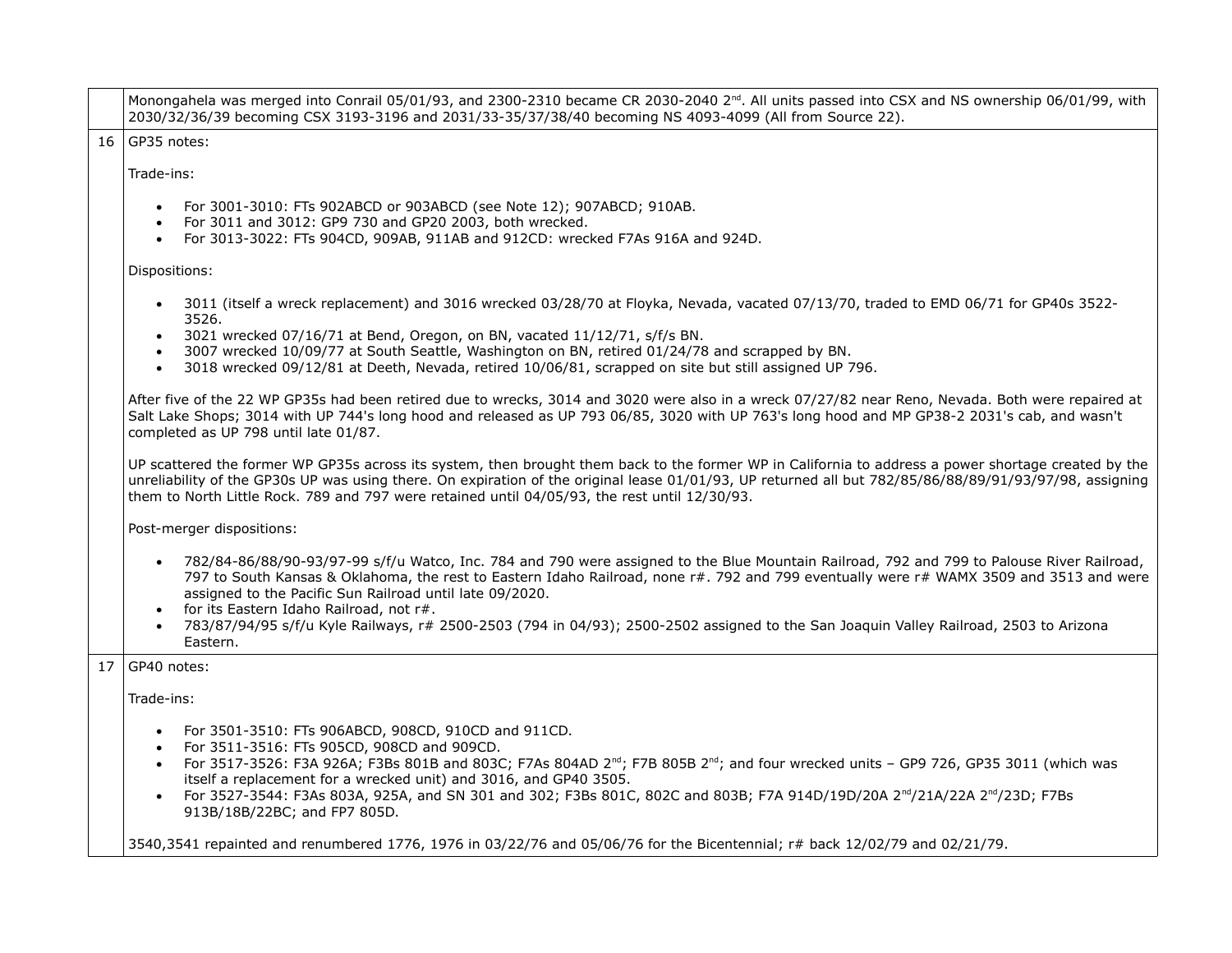Pre-merger dispositions:

- 3505 wrecked 03/28/70 at Floyka, Nevada, vacated 07/01/70, traded to EMD for GP40s 3517-3526 06/16/71.
- 3527 and 3541 wrecked 04/09/80 at Hayward, California, vacated 05/12/80, s/f/s Associated Metals.

Post-merger notes and dispositions, all per Strack except as noted:

### UP 651-665:

651, 652 and 665 were relettered for MP, same numbers, 05/22/85, 05/21/84 and 05/23/85 respectively, then back to UP, still with the same numbers, 04/17/88, 04/26/89 and 03/12/88 respectively. 651-665 retired 04/05/93 on expiration of lease, rebuilt by Morrison-Knudsen at Boise, Idaho, to GP40-2 specs, and leased or sold to KCS, r# 4765-4779. Unlike many capital programs, the rebuildings and renumberings were done in sequence with the existing road numbers. 651-653 were completed as 4765-4767 11/12, 20 and 28/93; 654 and 655 as 4768 and 4769 12/09 and 10/93; 656 as 4770 11/06/93; 657-659 as 4771-4773 12/16, 21 and 27/93; and 660-665 as 4774-4779 01/04, 08, 11, 13, 25 and 27/94. Subsequent dispositions per Source 23:

- 4765/67/68/70-74/76-79 r# 2806/08/09/11-14/19/21-24
- 4766 sold to National Rail Equipment.
- 2813 and 2824 converted to GP22ECOs.

## WP 3517-3526:

3517-3526 were assigned UP 666-675 but never renumbered. Along with the former 3527-3539 and 3541-3544 and the GP40-2s, they were stored at Stockton and then Oroville 03/73, then Portola 05/83, then Salt Lake City 08/83. All 26 were reactivated 01/84 and assigned to the MP at Fort Worth, then stored again at North Little Rock and at Houston and Spring, Texas, with an eye towards buying them upon lease expiration and converting them to GP38-2s, but the projected costs killed the idea. 3516-3525 were retired 08/20/85 on lease expiration and returned to the lessor GATX 08/31/85. Five were leased to Kyle Railways 09/85-11/86, five to MKT 07/86-09/86, and all were leased to Soo from the ends of these leases until 02/87.

## WP 3528-3539 and 3541-3544:

All were assigned UP 676-691. The above note explains their storage, reactivation and subsequent storage on the MP. These sixteen were leased to MKT 08-09/85, but only 3528/31/33/36/38/43 were considered road-worthy. They were patch-renumbered 676/79/81/84/86/90, and the only other unrebuilt GP40 to be renumbered was 3532 becoming 680 (see Note A). 676/79/81/84/86/90 were returned to UP on expiration of the lease and returned to storage at Spring. They were retired 09/30/86 on expiration of the lease, but remained stored at UP locations.

Disposition of former WP 3517-26/28-39/41-44 after 02/87:

In late February, 1987, all of these units were sent by GATX to Mid-America Car in Kansas City, Missouri, reconditioned and leased to startup Chicago, Missouri & Western as their 3000-3009, 3011-3025 and 3010. CM&W failed and was succeeded by Gateway Western 01/90, with all of these units being conveyed and not r#. Subsequent dispositions:

- 3000/02-07/09/11/12/14/15/17/22-25 (former WP 3517/19-24/26, UP 676, WP 3529, UP 679, UP 680, and WP 3534/39/41-43) sold to Wisconsin Central via Wilson Railway Company (d) 09/90; all were rebuilt at WC's North Fond du Lac shops between then and 01/91 and released as WC units, not r#.
- 3001/10/16/18/21 (former WP 3518, WP 3544, UP 681, WP 3535 and UP 686) sold to Morrison-Knudsen 07/90 for rebuilding to GP40-2 specs as SSW 7277-79/75/80, completed 11/18,30,30,10,30/90 respectively. 7275 and 7277-7280 were assigned UP 5392 and 5394-5397 09/97 but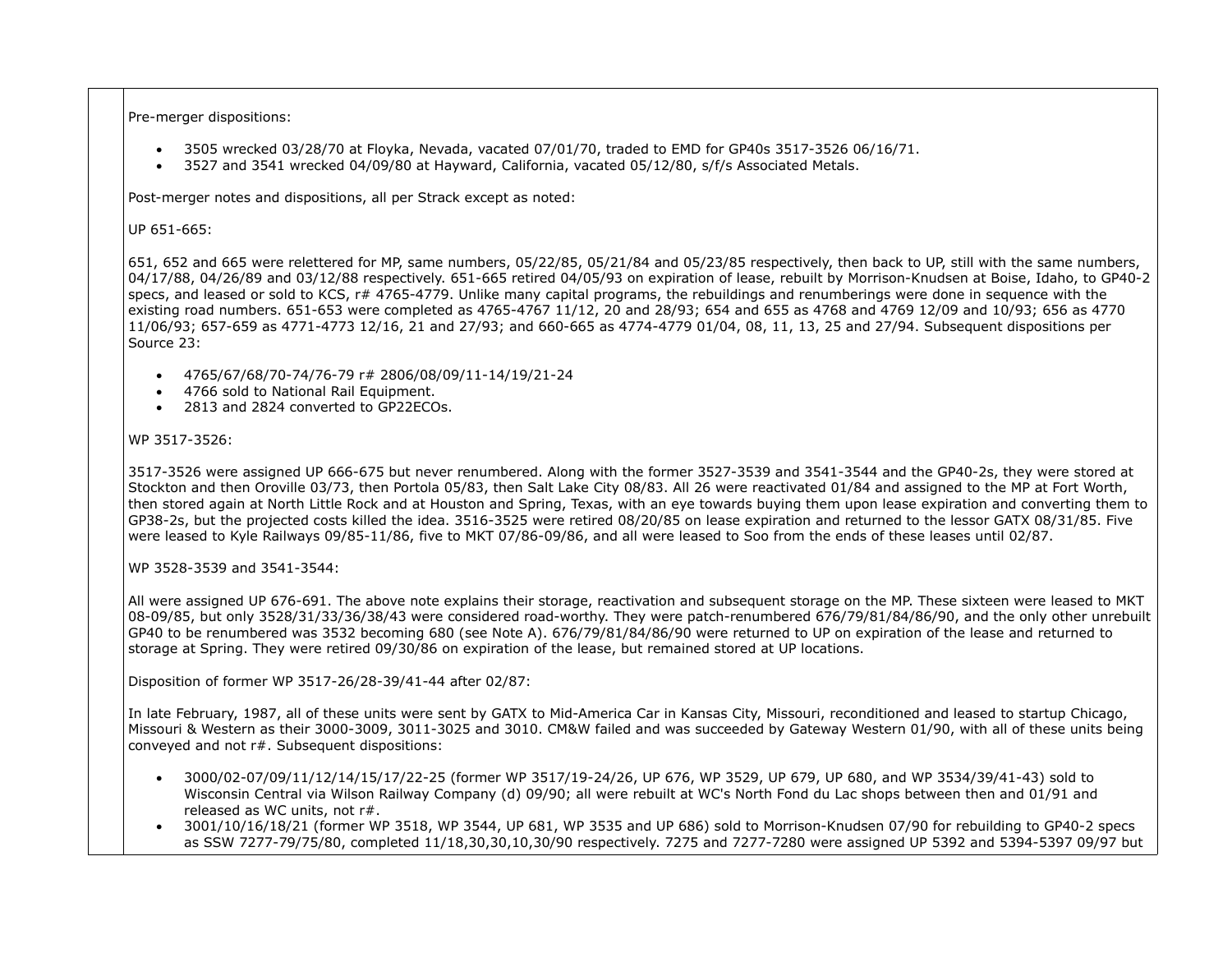|           | 3008/13/19/20 (former WP 3525, WP 3530, UP 684 and WP 3537) remained on Gateway Western. Source 23 has 3013 r# GWWR 4799 and<br>$\bullet$<br>3019 possibly operating as CMNW 684. It also shows all four as being conveyed to KCS and r# 3150, 2857 2 <sup>nd</sup> , 3151 and 3152 1 <sup>st</sup> , with 3150<br>then being r# 2700 and s/f/u Utah Railway, r# 3002. |
|-----------|------------------------------------------------------------------------------------------------------------------------------------------------------------------------------------------------------------------------------------------------------------------------------------------------------------------------------------------------------------------------|
|           | 18 GP40-2 notes and dispisitions:                                                                                                                                                                                                                                                                                                                                      |
|           | There were no trade-ins for these two orders.                                                                                                                                                                                                                                                                                                                          |
|           |                                                                                                                                                                                                                                                                                                                                                                        |
|           | Post-merger history, all from Strack except as noted:                                                                                                                                                                                                                                                                                                                  |
|           | The GP40-2s were stored with the unrebuilt GP40s 3517-26/28-39/41-44 as explained in Note 17. In 12/83, they were reactivated and leased to the MP<br>for service in Texas. Three units were relettered for MP, one within two weeks of being r# for UP, and then back to UP. The flow of events was as follows:                                                       |
|           | 12/13/83: WP 3547 r# UP 902.<br>$\bullet$                                                                                                                                                                                                                                                                                                                              |
|           | 12/22/83: WP 3546 r# UP 901.<br>$\bullet$                                                                                                                                                                                                                                                                                                                              |
|           | 02/07/84: WP 3548 r# UP 903.<br>$\bullet$                                                                                                                                                                                                                                                                                                                              |
|           | 05/04/84: WP 3550 r# UP 905.<br>$\bullet$<br>11/27/84: UP 901 relettered MP 901.<br>$\bullet$                                                                                                                                                                                                                                                                          |
|           | 05/26/85: WP 3545 r# UP 900.<br>$\bullet$                                                                                                                                                                                                                                                                                                                              |
|           | 06/11/85: UP 900 relettered MP 900.<br>$\bullet$                                                                                                                                                                                                                                                                                                                       |
|           | 10/11/85: WP 3549 r# MP 904.<br>$\bullet$                                                                                                                                                                                                                                                                                                                              |
|           | 06/24/87: MP 900 relettered back to UP 900.<br>$\bullet$                                                                                                                                                                                                                                                                                                               |
|           | 06/17/88: MP 904 relettered UP 904.<br>$\bullet$                                                                                                                                                                                                                                                                                                                       |
|           | 11/19/88: MP 901 relettered back to UP 901.<br>$\bullet$                                                                                                                                                                                                                                                                                                               |
|           | 900-905 were converted by Morrison-Knudsen in Boise to masters for road slugs S301-S303, r# 3002-3007 12/90-01/91. The three sets (3002-S301-<br>3003, 3004-S302-3005 and 3006-S303-3007) entered service at Hinkle, Oregon 04/91. They were assigned 1535-1540 12/99, and were r# between<br>03/01 and 02/02.                                                         |
|           | The other nine, UP 906-914, were assigned no less than six different number sequences in a little over six years:                                                                                                                                                                                                                                                      |
|           | 06/95: 2908-2916<br>$\bullet$                                                                                                                                                                                                                                                                                                                                          |
|           | 07/96: 561-569                                                                                                                                                                                                                                                                                                                                                         |
|           | 03/97: 5315-5323<br>$\bullet$                                                                                                                                                                                                                                                                                                                                          |
|           | 09/97: 5361-5369<br>$\bullet$<br>12/99: 1461-1469                                                                                                                                                                                                                                                                                                                      |
|           | 08/01: 9986-9994<br>$\bullet$                                                                                                                                                                                                                                                                                                                                          |
|           |                                                                                                                                                                                                                                                                                                                                                                        |
|           | In the resulting confusion, the roster for these nine related units evolved thus:                                                                                                                                                                                                                                                                                      |
|           | 04/18/96: 906-908, 910-912, 914, 2911, 2915 (909, 913 r# 2911, 2915 04/09 and 04/17/96).<br>$\bullet$                                                                                                                                                                                                                                                                  |
| $\bullet$ | 07/09/96: 568, 906-908, 910-912, 914, 2911 (2915 r# 568 07/08/96).                                                                                                                                                                                                                                                                                                     |

- 03/14/97: 568, 906-908, 910-912, 914, 5318 (2911 r# 5318 03/13/97).
- 05/22/99: 906-908, 910-912, 914, 5318, 5368 (568 r# 5368 05/21/99).
- 01/05/00: 907/08/10-12/14, 1461, 5318, 5368 (906 r# 1461 01/04/00).
- 01/01/02: 907/08/11/12, 1461, 5318, 5368, 9989,9993 (910,914 r# 9989,9993 08/27/01 and 12/19/01).